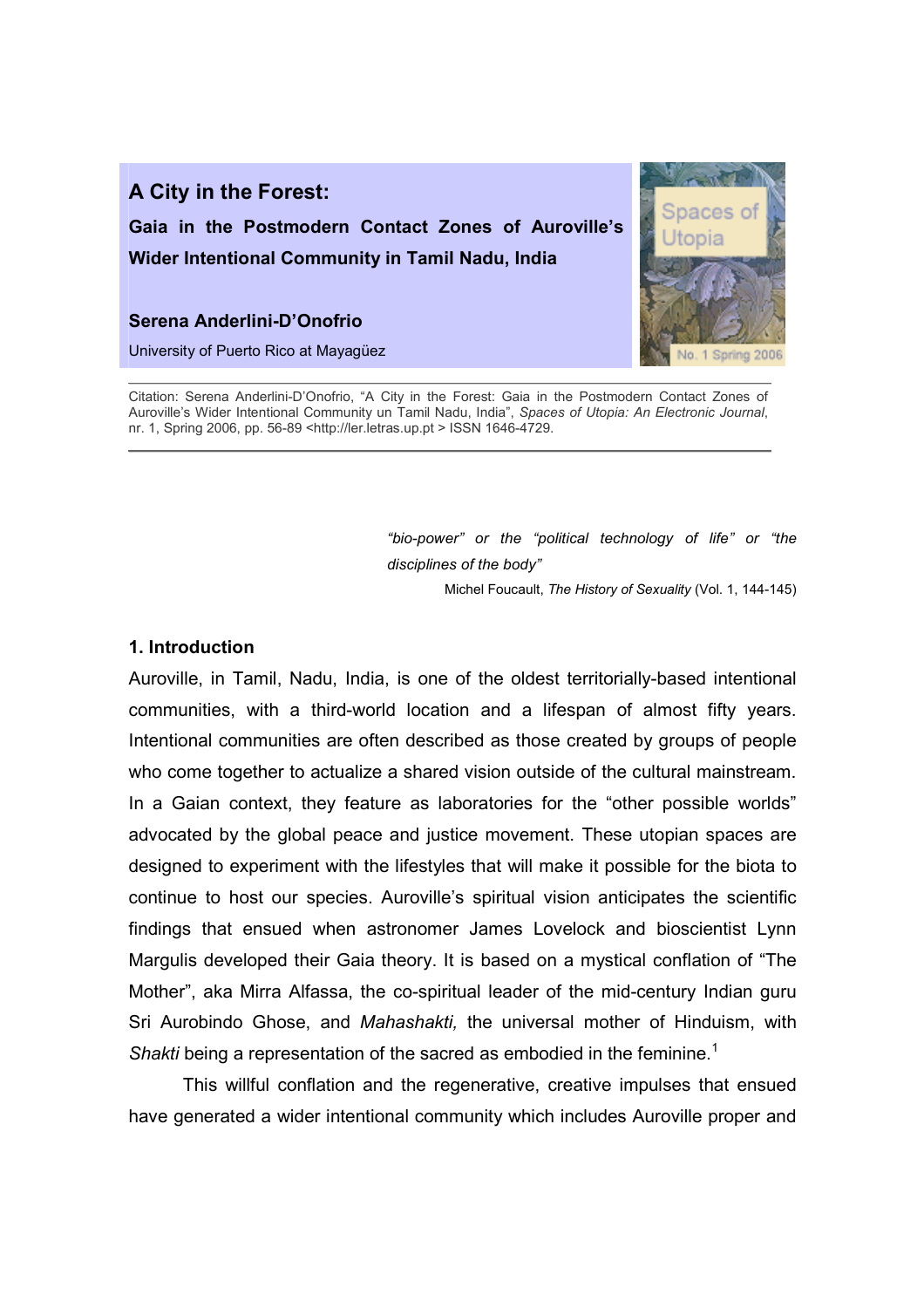its neighboring Tamil villages, for a total of some 20,000 people over a several square miles bioregion. With its Dravidian basis, Tamil culture has survived the multiple colonial legacies of the north Indian, British, and Western dominations. Its pantheon of deities and avatars and their adeptness in the arts of loving are well known to those interested in Indian and south-east Asian spiritual traditions. This adeptness, I claim, translates into the advanced knowledge in the arts of healing one finds in today's wider Auroville, including its surrounding Tamil villages. As a utopian space, Auroville is a laboratory for Western residents and visitors to learn from the biotope lifestyle of Tamil villagers. For the local population, it is an opportunity to become familiar with the eco-friendly technologies and collaborative disciplines these spiritual seekers bring here – in what might be described as a postmodern "contact zone" where transculturation and border gnosis occur.

The hippie Westerners who came to populate Auroville in the 1960s and 1970s participated in a radical process of deterritorialization and reterritorialization by which they left behind the excessive materialism and mass consumerism of that era and came to live in close proximity with rural Tamil Nadu, a bioregion depleted by excessive grazing and wood fire use, whose mostly illiterate villagers were nonetheless capable of subsisting with such a minimal resource usage, with such a reduced per-capita impact on the environment, as had not been seen in Europe since before the Industrial Revolution. The vision that inspired the community is one of "peace and human unity", which obviously includes local Tamil villagers, whose well-honed biotopic skills are a boon to any collaborative ideal. Hence, a measure of Auroville's success in actualizing its vision is the extent to which the reterritorialization process of those who moved into the area has been conducive of mutual empowerment for two such diverse groups and for the bioregion that sustains them.

As a participant observer during the 2004 dry season, I was impressed with the success of the forestation effort and its attendant effect of improving the area's microclimate; with the widespread use of solar panels and other renewable sources of energy and its attendant effect of gradually reducing the use of network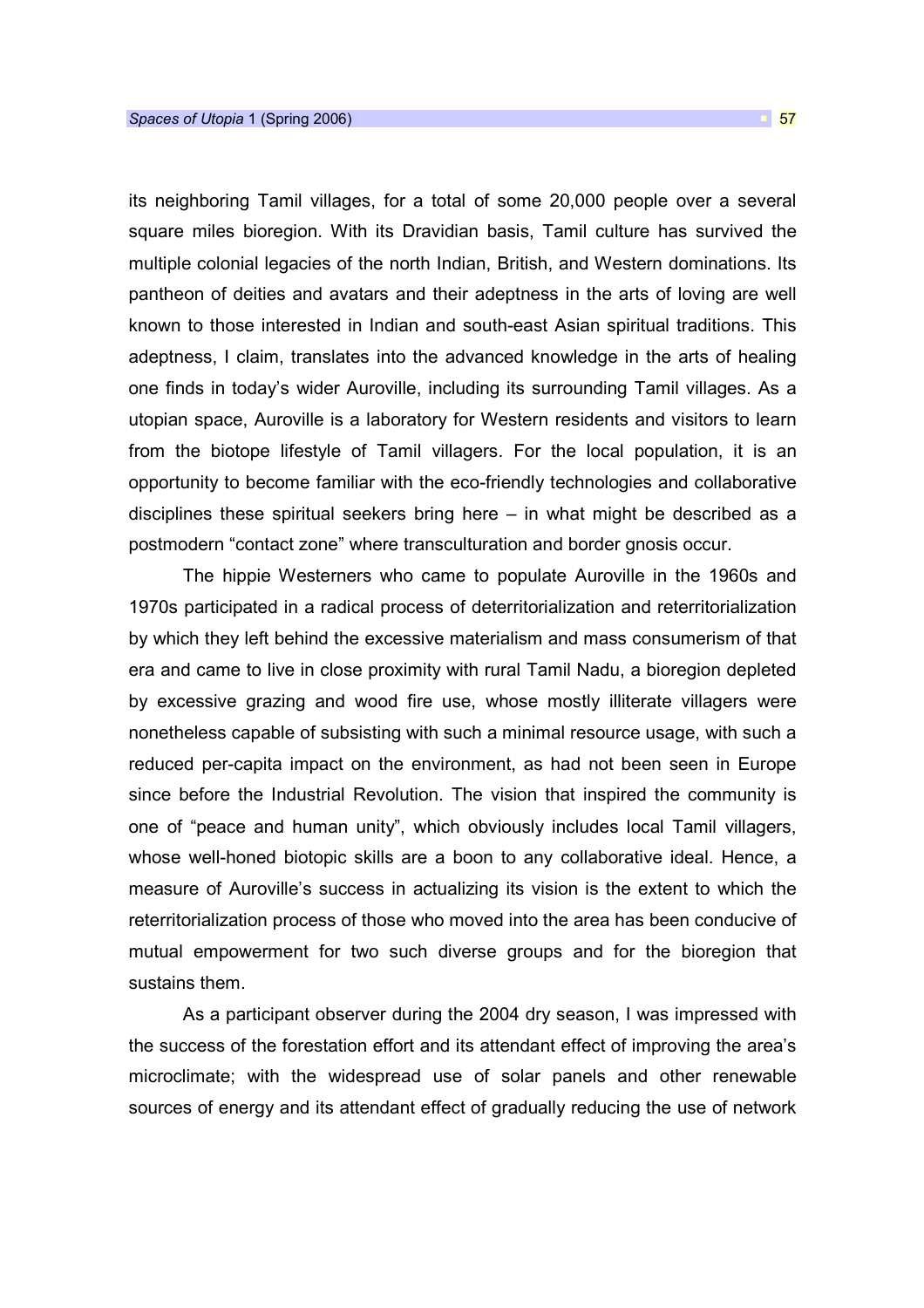electricity; with the ongoing gnosis of dexterities and body disciplines apt in freeing Westerners of technological servitude, in the areas of construction, transportation, nutrition, health, and education; with the building of prototypes apt to design the technologies of an eco-friendly future; with the widespread gender-bending practices in education and cultural activities; and with the respect for diversity and its attendant hospitality to non-conventional sexualities and indigenous modes of healing, despite opposite tendencies in mainstream India. The extent to which this mutual educational experiment works for the Tamil population can also be appreciated from the Auroville website's recent statistics, which indicate an incidence of poverty 50 percent below the rest of Tamil Nadu, accompanied by higher rates of literacy, education, labor skills, female employment, and small business initiative (2005b).<sup>2</sup> Also important is the widely documented high rate of recovery from natural disaster, observable in the coastal communities affected by the 2004 Tsunami wave. In this article, my observations will be presented in the context Mary Louise Pratt and Walter Mignolo's theories of "contact zones" and "border gnosis", and of Deleuze and Guattari's theories of postmodern fluxes and plateaus. On these bases, I propose to envisage the wider Auroville as a Deleuzian plateau where postmodern fluxes of deterritorialization and reterritorialization have converged to produce a utopian space where the knowledge-in-the-making necessary to invent Gaia's future is generated.

In the article, I will also summarize the history of Auroville's spiritual leadership; I will briefly explain the personal significance of my research trip to Auroville; I will theorize the space of enunciation from which I speak; I will establish the geographical, demographical, organizational, and administrative characteristics of the community; and I will proceed to describe its ecological prototypes and experimental energy production systems, its worker-friendly production units, its architectural landmarks and their spiritual significance, as well as its unique, two gender, Earth based spiritual partnership.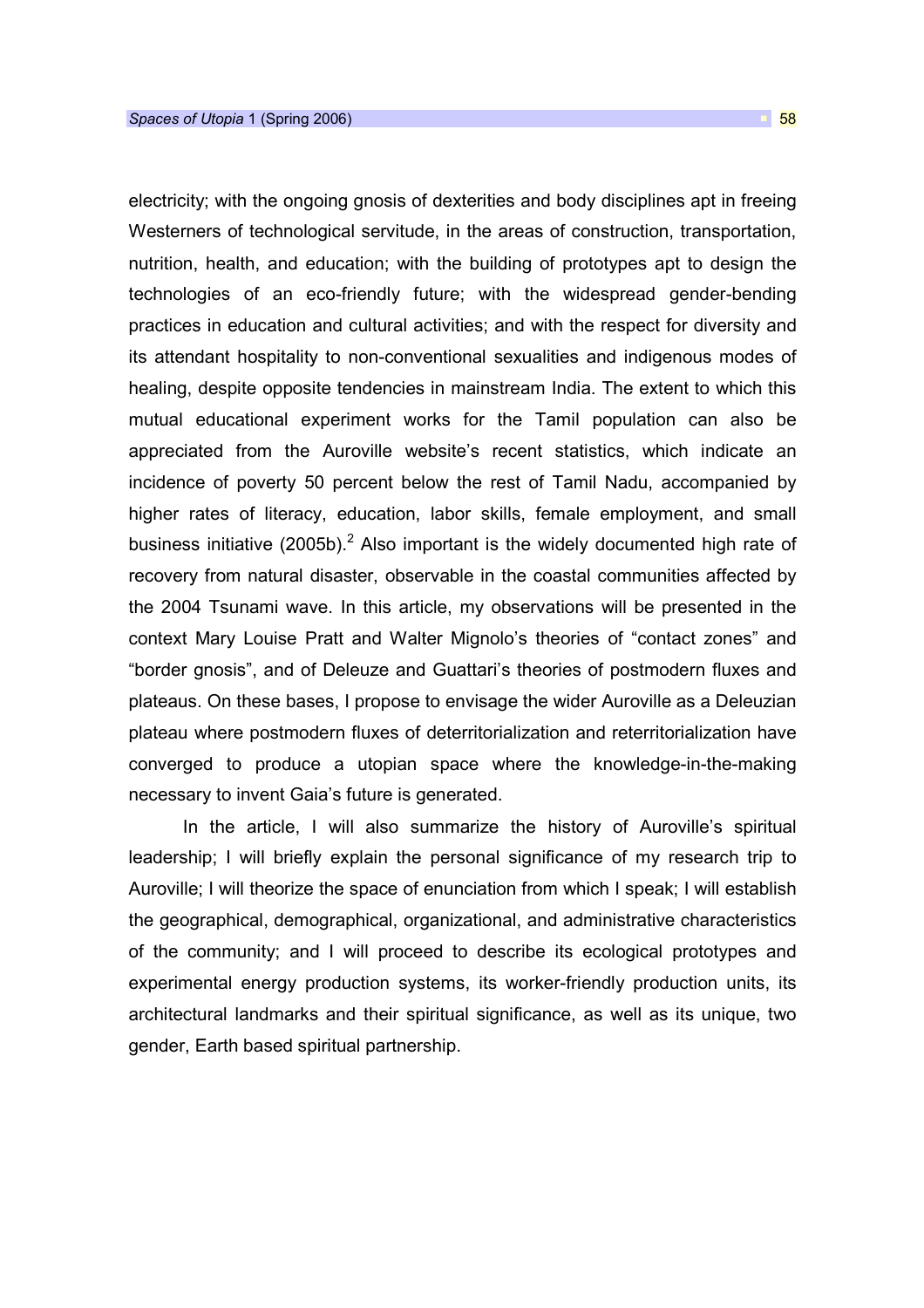#### 2. The Spiritual Leadership

The conflation of Mirra Alfassa, a world-traveled French occultist, with Mahashakti, or the Hindu universal mother, started with Aurobindo, who, due to his interest in a yoga of doing that would transform India into a progressive country and would assuage its colonial passivity, in 1926 joined Mirra in a dual-avatar spiritual partnership and began to theorize the sacred feminine as a mode of spiritual healing (Joshi 67-108). As a pamphlet of his explained in 1928,

The Mahashakti, the universal Mother (...) enters into the worlds that she has made; her presence fills and supports them [while] (...) [t]hat which we call Nature or Prakriti is only her most outward executive aspect; she marshals and arranges the harmony of her forces and processes, impels the operations of Nature and moves among them secret or manifest in all that can be seen or experienced or put into motion of life (Ghose 1999: 31).

This description, I claim, is uncannily similar to the concept of a superorganism with a life of its own that Lovelock and Margulis present, in its macroscopic and microscopic aspects respectively, in their books and theories developed from the 1960s onwards. It finds a philosophical correlative in the Spinozian natura naturans and natura naturata of the Western tradition, and, as a parallel development to the scientific Gaia hypothesis, it emphasizes intuition over empiricism.

Aurobindos' vision emphasized the Shakti with its all-encompassing personalities and attributes, including wisdom, strength, harmony, and perfection (Ghose 1999: 38). His interest in the sacred feminine became even more evident with his progressive empowerment of Mirra. Her commitment to being the embodiment of his vision and his partner in avatar-ship overcame the resistance of some of his male disciples, whose mentality was still controlled by misogynistic Vedantic thinking (Satprem 2003: 284-309; Van Vrekhem 1997: 51-65, 180-208). Aurobindo's theory about today's humans, and modern Westerns in particular, reprises Nietzsche in that he believes we are not the endpoint of evolution, but rather that we represent an intermediate phase leading to a more advanced stage of development in the near future (Ghose 1993: 229-238). He believed that the evolutionary crisis humans are now in demands an inner transformation that will then transform the environment too.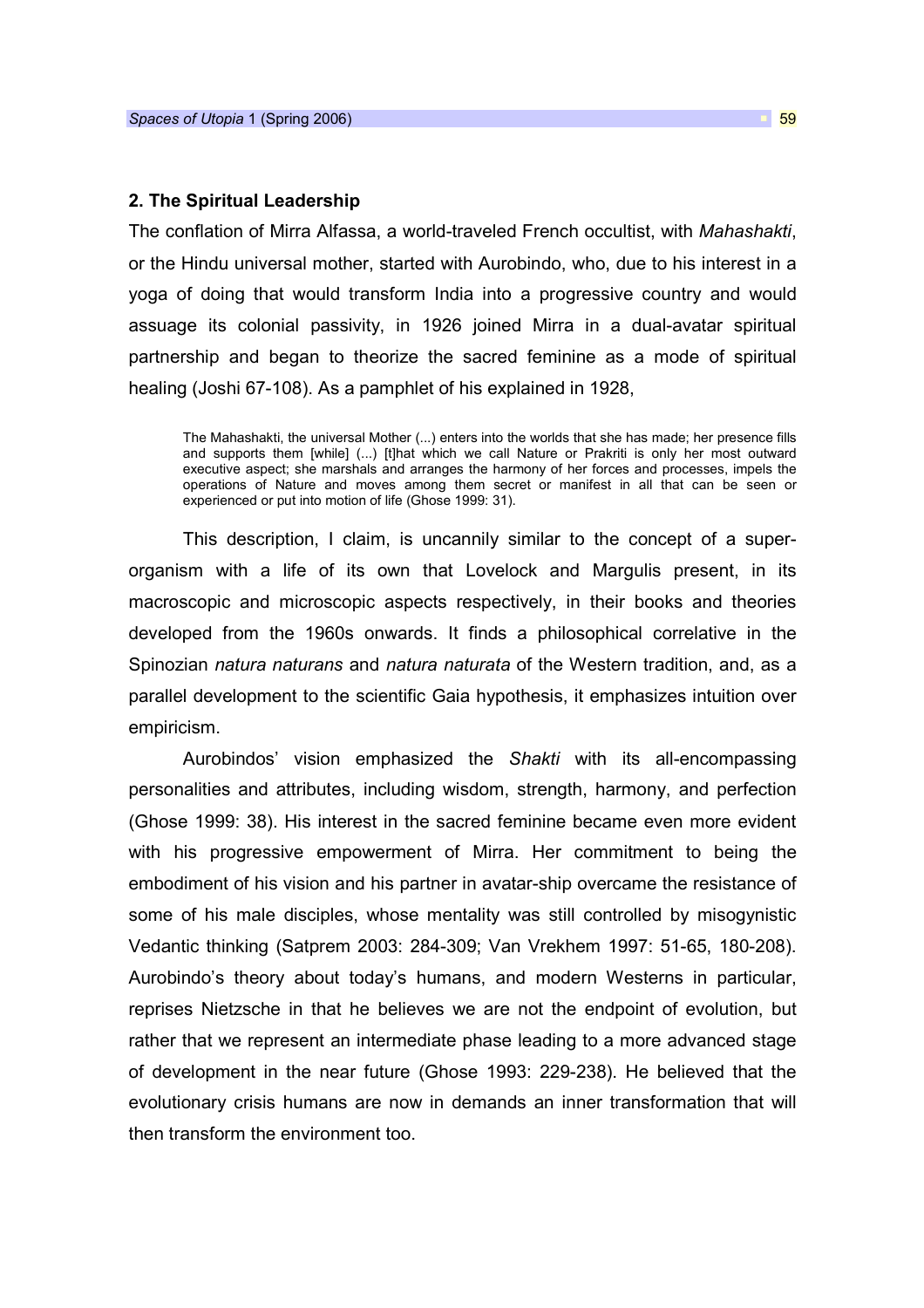Aurobindo envisaged this transformation as one that would occur when the Supramental power, a symbiotic consciousness much stronger than any individual reason, would descend in a given, spiritually-based community. In his view, the practice of Integral Yoga is the biopolitics through which this transformation can be achieved for it integrates the introspective aspects of the Vadantic tradition with the Tantric focus on being-in-the-world as a force of transformation. In his mind and Mirra's, Auroville was the imagined community, the "city of dawn", where this consciousness and biopolitical practices would begin. The city was actually founded 18 years after his death, in 1968. In Mirra's view, the Tamil villagers who lived in the northern area of Pondicherry were to be "the first Aurovillians". Their biopolitics of subsistence, practices of the body, and skill at using local materials modeled a lifestyle designed as if Lovelock and Margulis's hypothesis were true. Mirra was evidently aware that these skills would make the ideal of peace applicable in the globe's environmentally uncertain future.

The new consciousness Mirra and Aurobindo's dual spiritual leadership envisioned can be seen as a form of Gaian awareness, while Auroville's wider intentional community, based on a sacred feminine principle, was the utopian space where the "new [human] race" would begin to develop the wisdom and skills to invent a new future. $3$  Accordingly, today's Auroville is a city in the forest with ubiquitous solar panels and signs to new-age and Hindu-sounding destinations, including "Aspiration", "Nilatangam", "New Creation", "Samasti", "Gratitude", and "Shri-ma". It is a quiet, well-organized oasis in the hustle and bustle of urban India. Its vision of "peace and human unity" has been actualized by its diverse population which includes several dozen nationalities and ethnic groups. Its "soul", or spiritual center, is a large womb-shaped building called the Matrimandir, or temple of the mother, home to an inspiring meditation room (Various 2001; Various 2000).

### 3. The Regional Biopolitics

Tamil Nadu is one of the least affluent states in India, and one with a long standing cultural and literary tradition expressed in its own ancient language and script. It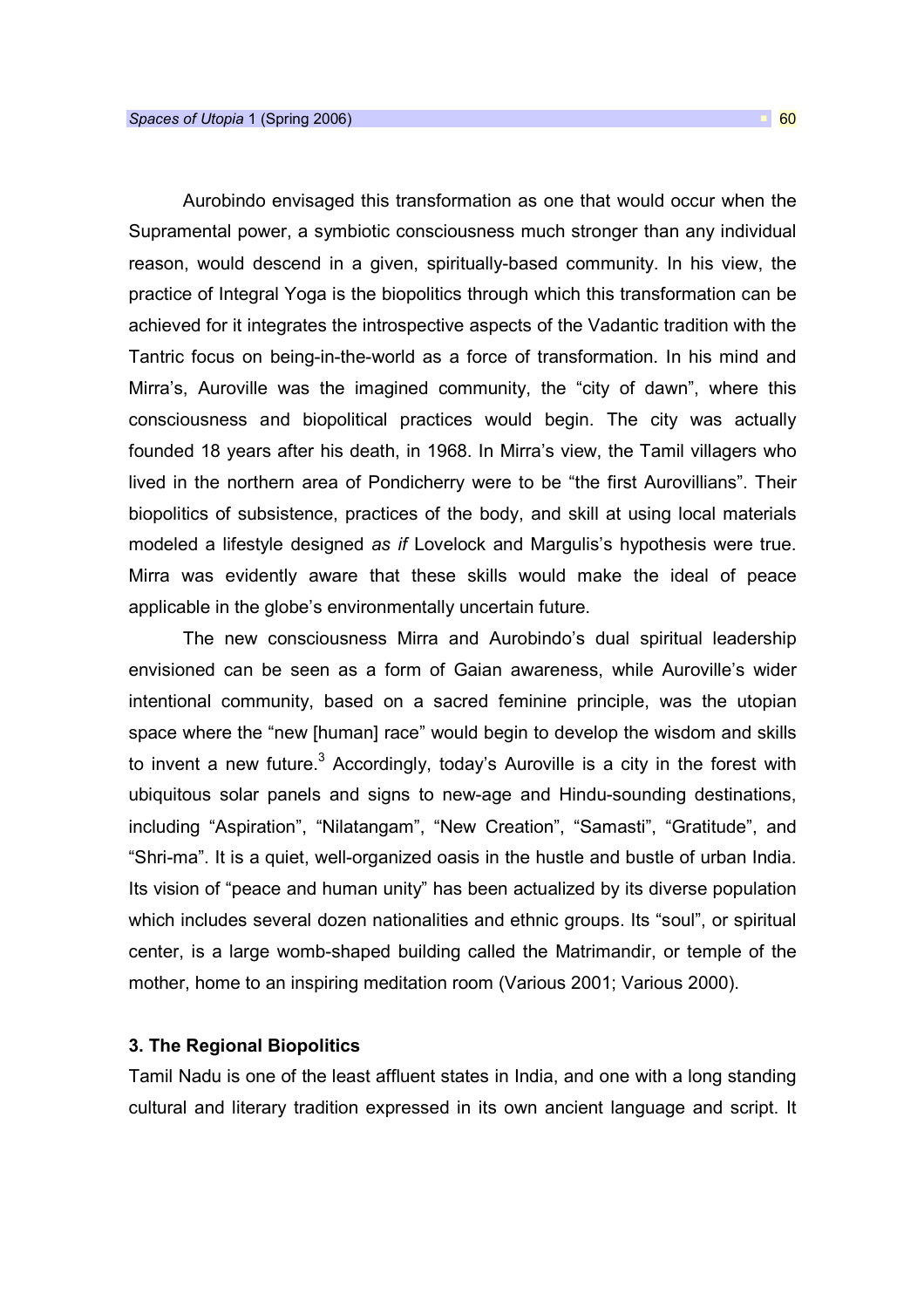occupies the eastern and central portion of the tip of the subcontinent. Chennai, or Madras, to the north of the state, is its political capital. In the state's central region, Bangalore is the fastest growing and most productive city, with its area dubbed India's "Silicon Valley" due to its burgeoning computer industry. 160 kilometers south of Chennay, Pondicherry, is a quiet hub in the former French colonial district, with its focus on spiritual practices and healing (Various 2003: 977-996).

The area technically designated as Auroville is within a 2.5 radium circle about six kilometers north of Pondicherry. It extends over an area of some 20 square kilometers, two kilometers away from the seashore. The once depleted dry tropical forest is now luxuriant. The area is home to some 1,700 Aurovillians, the official resident members of the intentional community. About two thirds of them are Westerners, most of whom from west and east Europe, with smaller contingents from South America, Russia, and Australia. A high percentage comes from multinational families, and a significant group is from Italy. One third of all Aurovillians are from various Indian states, including Tamil Nadu, and some are from other Asian countries (Various 2001: 22-23). The immediately neighboring Tamil villages include Kottakarai, Kuliapalayam, Sanjevi Nagar, Edayanchvadi, and Alankuppam. Numerous other villages in the area also participate in the Aurovillian economy, for a total of about 17,000 people, some 5,000 of whom are directly employed in Auroville's production and service units (Various 2001; Various 2000).

The Integral Yoga's focus on doing has encouraged the imaginativeness and creativity now deployed in a variety of products, services, and activities made possible by various forms of collaboration between residents and villagers. These, and the extremely convenient prices when one pays in hard currency, attract ecologically and spiritually aware Western tourists and long-term visitors. I also observed a number of north Indian visitors, as well as many local tourists intent in visiting the Matrimandir. Finally, the safety of the area attracts middle-aged Western women who travel solo or with other women, and might feel intimidated by other Asian destinations.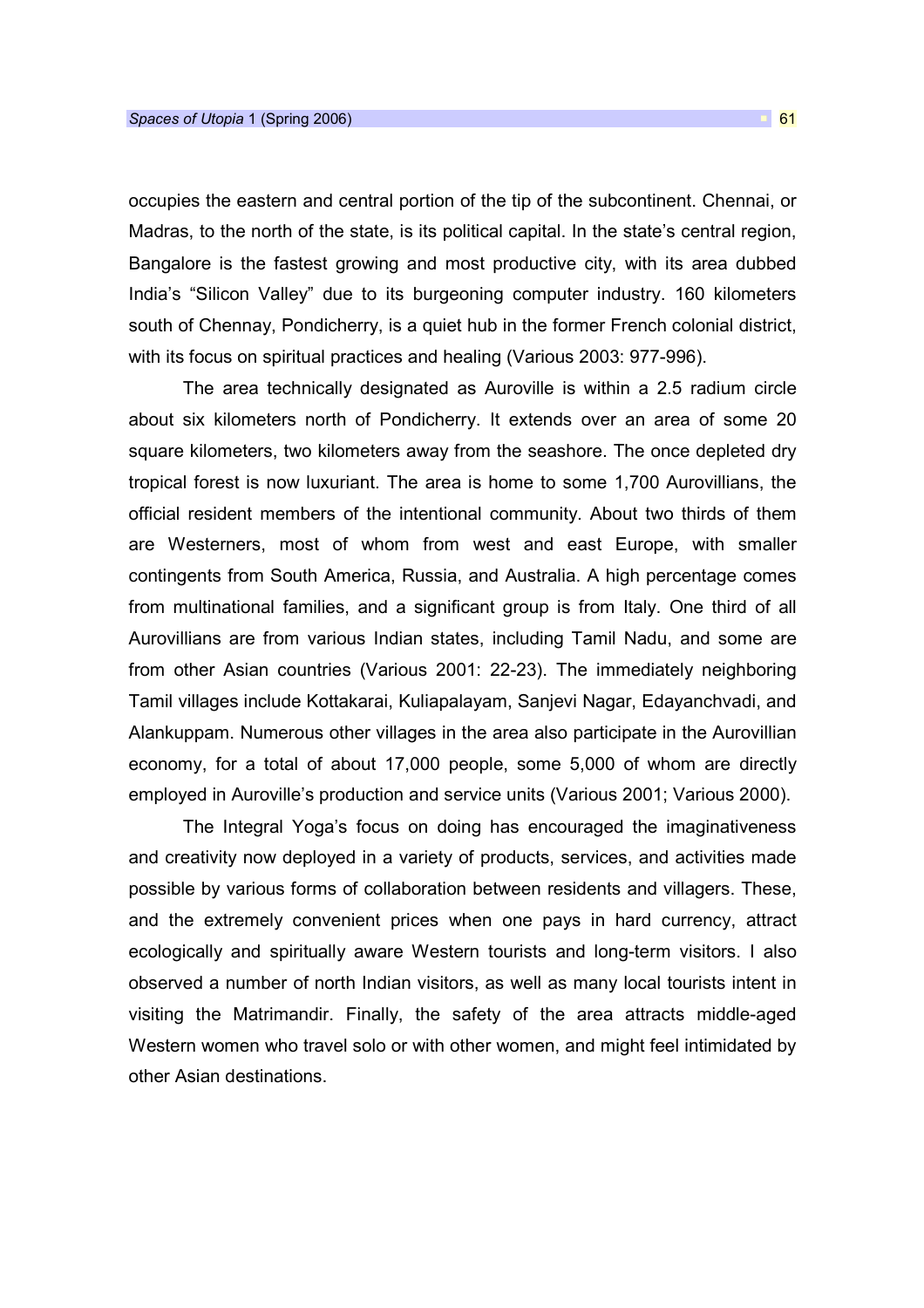The Tamil villages affected by the intentional community are not only the places where the day workers employed at Auroville live. They have developed cultural centers and production units of their own which often compete with Auroville-based ones. The long-time community members who befriended me while in Auroville remember the boundless commingling that characterized the Tamil/Western relationship in the early years. On their part, this included a religious effort to learn Tamil and to raise their children together with village children. Ironically, the very expansion of Auroville as a visitor's destination and center of production in the region has enhanced the holistic organization aspect of the community at the expense of the intentional aspect.<sup>4</sup>

This has deemphasized the villagers' lifestyle as a model for the community, and their construction, in a Gaian perspective, as the "slaves" masters need to serve and learn from due to their superior knowledge. My sense is that over the years this reverse master/slave relationship has turned into a more conventional one, with Westerners as employers and villagers as employees, and all attendant inequalities and resentments. The raise of Hindu fundamentalism and the Tamil-Muslim civil wars in nearby Sri-Lanka have not made things easier. The high tension point was perhaps reached in February 2004, when Sydo, aka Sytze van Loo, a Dutch Aurovillian, was killed by a Tamil gang member for being ready to testify against some at-large Tamil criminals who had already killed some villagers. The recent Auroville socioeconomic study of the nearby Tamil population confirms my hypothesis. It encourages Auroville residents to treat Tamil workers as collaborators rather than employees, thus rekindling Alfassa's vision of them as "the first Aurovillians". The comparatively mild natural-disaster situation caused by the Tsunami wave must have catalyzed the two groups to function together on a new collaborative basis.

#### 4. A Testimonial Interlude

It is about 8.00 pm on a weekday in the dry season in Pondicherry, and three middle-aged European-looking women are walking in the French Quarter. They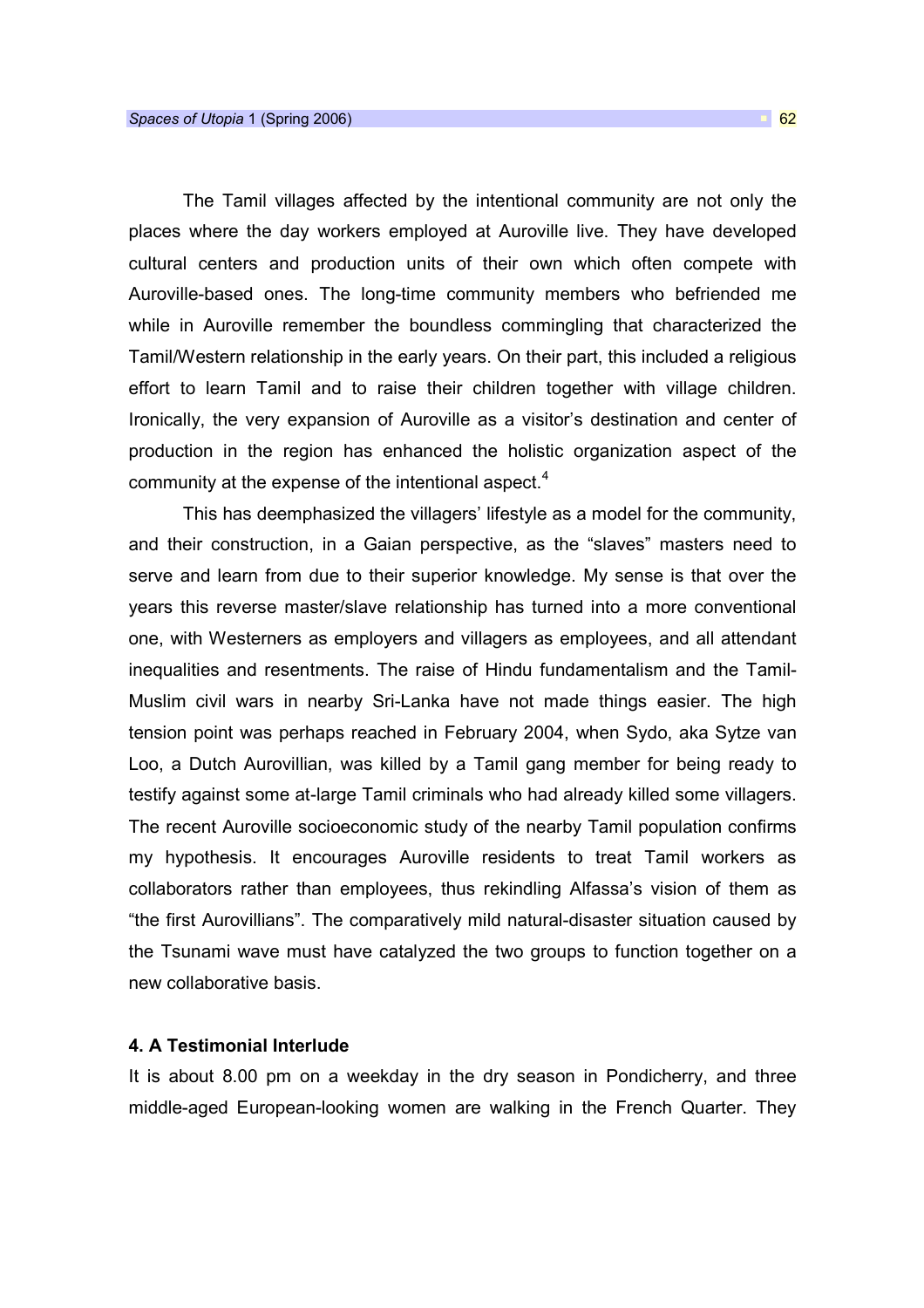have been fasting for a week, while on a panchakarma program at a local Ayurvedic clinic. Their minds and bodies feel delightfully light and clear as they reach the nearest internet café. I am the tallest of the three and I drag my right foot which is broken due to a local accident. Thanks to a fiberglass cast made at the Pondicherry Institute of Medicine, the fracture is healing. We feel completely safe in this relatively privileged neighborhood bordering the Sri Aurobindo Ashram, where his partnership with Mirra Alfassa first developed after he took shelter in the French district due to British persecution as a political leader of the Indian independence period.

The streets are crowded with local people. The Tamilians, a population that lived in the Indian peninsula long before the arrival of the Sanskrit speaking populations from the north, have their own language, Tamil, which, unlike other regional languages in India, is older than Sanskrit, and has its own script and literary classics. Pushed to the south of the peninsula by the lighter skinned invaders who now inhabit northern India, the Tamilians made their home in the southern region and parts of Sri Lanka.

At dusk, on a weekday, the streets are mostly peopled with men riding their bicycles to wherever their destinations may be. The Tamilians have ebony colored skins with sculpted, Indo-European features. Their black hair is thick and lightly wavy. Their vegetarian diet gives them thin bodies with round elbows and knees. Most men have relinguished their traditional attire – a loin cloth down to the shins and turban – to wear roughly sown cotton pants and shirts. During the day and on weekends, the women go out in droves, their voluptuous bodies wrapped in seamless saris. They remind me of my favorite Greek mythological figures. Their long, straight black hair is made into braids as thick as a wrist, which gracefully rest over the nape of their necks, adorned with colorful flowers. I imagine how they must groom each other in their home intimacy and, as they carry out the most humble chores in their goddess attire, I admire the elegance of their movements.

I have been blessed with the delicate care of one of them. On my second day in India, I fell on my foot as I was trying to start a moped, and a metacarpal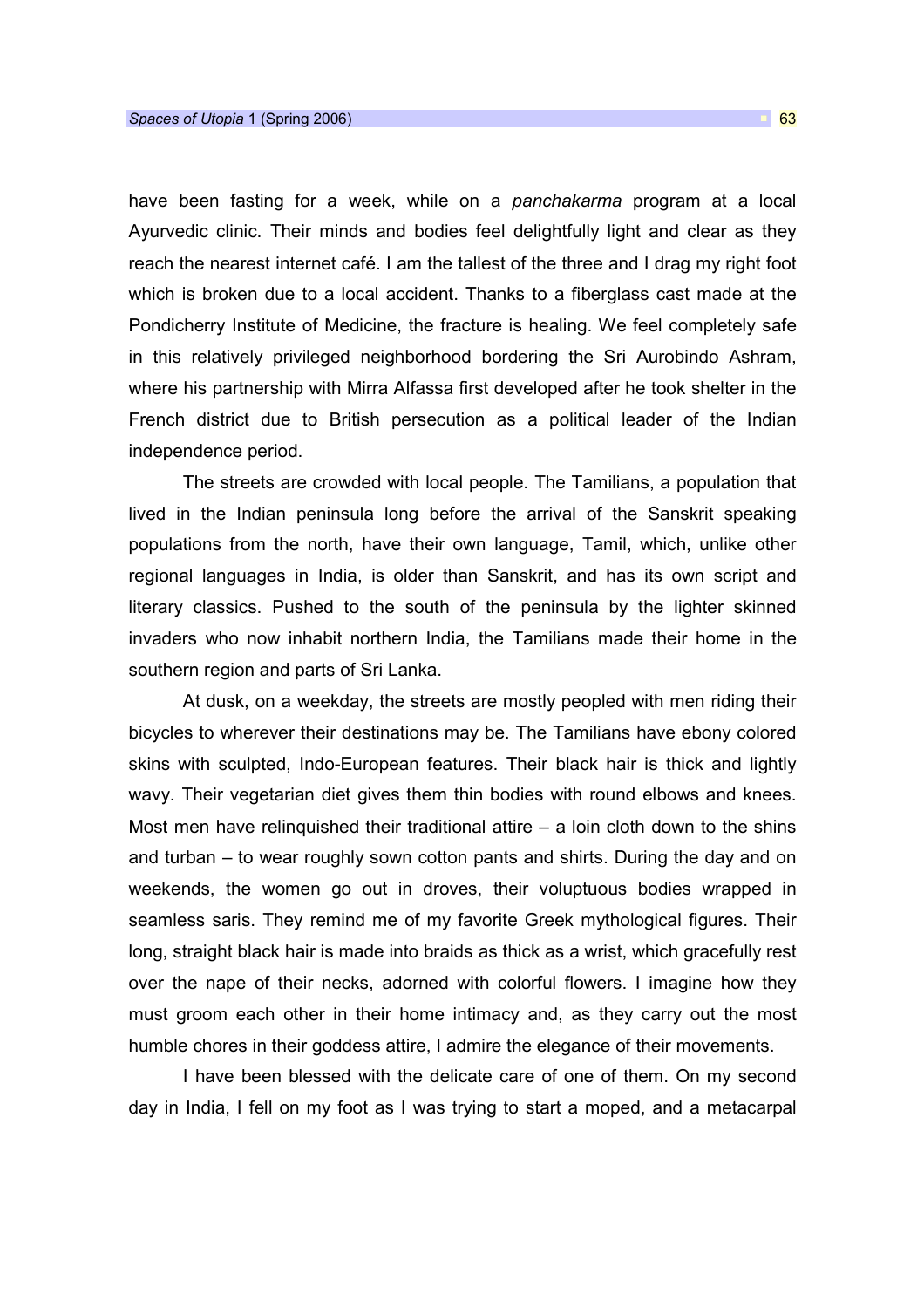fracture ensued. I had just started my field trip. With my swollen foot, I was desperate that the immobility caused by the fracture would sabotage my research plan. The coordinator of Quiet, the community-based healing center where I was staying, proposed a solution. Having assessed my ineptness as a non-walking guest, he called Arndal, a trained health worker from a nearby Tamil village, to my help. He reassured me that having a personal assistant was common in India, for both locals and foreigners. Arndal arrived at 8:30 am in a green-print cotton sari and a thick, flower-adorned braid, a lipstick-red third eye painted between her eyebrows. And I was blessed with her elegant, sapient, and highly effective care, which included bathing my entire body in less that a bucketful of water while I stayed seated in my armchair; soaping and rinsing it in all its parts in the most thorough way, the touch of her hands a sweet caress on my skin; sweeping my room with a sage broom, her movement as delicate as a dancer's; and synchronizing her subtle perception system to mine so that she could gently anticipate any need I might have without the slightest intrusiveness. I learned that in her hands water is a liquid body her dexterity can multiply and control, not a flow that bursts out of a tap and quickly flushes away. With the amount I use to brush my teeth she can wash an entire person.

This experience was a prime example of border gnosis for me, and, I hope, for Arndal too. It was the process I learned to understand from Mignolo's theory, of creating knowledge from experience, especially subaltern experience, a process that engenders the kind of sustainable knowledge which is both scientific and humanistic, and also transcends either as it attains mystical, sacred, erotic, and magic certitudes in its mapping out and predicting other possible worlds and sustainable futures (Mignolo 2000: 3-48). Running water, I realized, occurs to us modern Westerners like an endless stream, a resource we can waste at our ease, even as we know about its widespread scarcity. The practice of sharing resources and learning the art of using them well is what, in the other possible worlds advocated by the global peace and justice movement, will overcome scarcity and create abundance.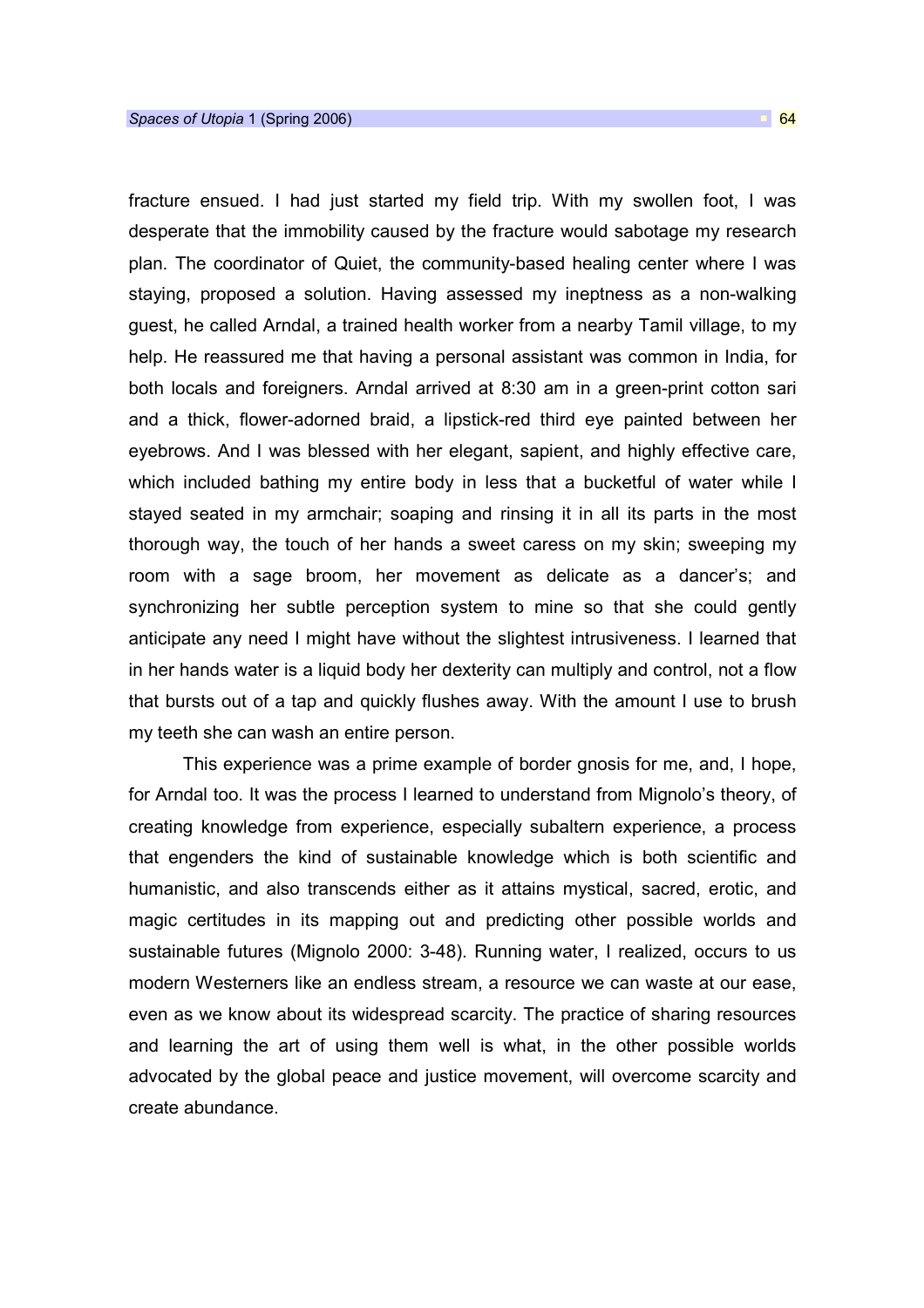In Water Wars, Vandana Shiva, a strong ecofeminist voice from India, argues that the privatization and control of water system will cause the wars of the future, unless a common-based approach prevails. To Arndal, who does not have running water at home, water occurs as a body of fluidity that laps and swashes according to one's wishes, and of whose movements the artist of care is in control. Her healing arts were so pleasurable to me that the pleasure alone made me want to heal. It answered the question that attracted me to India. Unlike Christian deities, and more like pagan ones, avatars of Hindu religion, including Vishnu, Shiva, and Krisna, are often represented in the nude and the mythology attached to them includes erotic activities. However, as in Foucault pre-modern Europe, so in today's India, the romantic passion that modernity associates with a healthy sexuality is rather uncommon.

Indeed, as Indian cultural theorist Dipesh Chakrabarty explains, in Bengali literary modernity, "the body is what threatens the domain of interiority" (Chakrabarty 2000: 136). The concept of romantic love became established as pabitra prem (pure love) which is achieved through a "set of techniques of interiority" (idem, 138) and is thus divorced from external nature often associated with appearance or *rup* (*idem*, 137). Nonetheless, as I observed in my trip, the symbology implied in the decorative patterns that most handicrafts repeat ad infinitum speaks of scripted modes in which visual and tactile pleasure comes to fruition for those educated in it. The grace with which women adorn and deport themselves in their traditional hairstyle and costumes occurred to me as a form of erotic expression that impacts a visitor's sensibility regardless of gender. It spoke to me of long-standing traditions of ars erotica that have evolved based on the intensity with which pleasure is distilled out of them.

This contrast between what a Western mind might read as sexual repression and ars erotica's ubiquitousness is central to the quest of my trip: what happened to the erotic flamboyance of ancient Hindu mythology and religion and why does it not translate into the lovestyles of those who practice it? What factors intervened to generate this crease? The simple answer is Buddhism and the British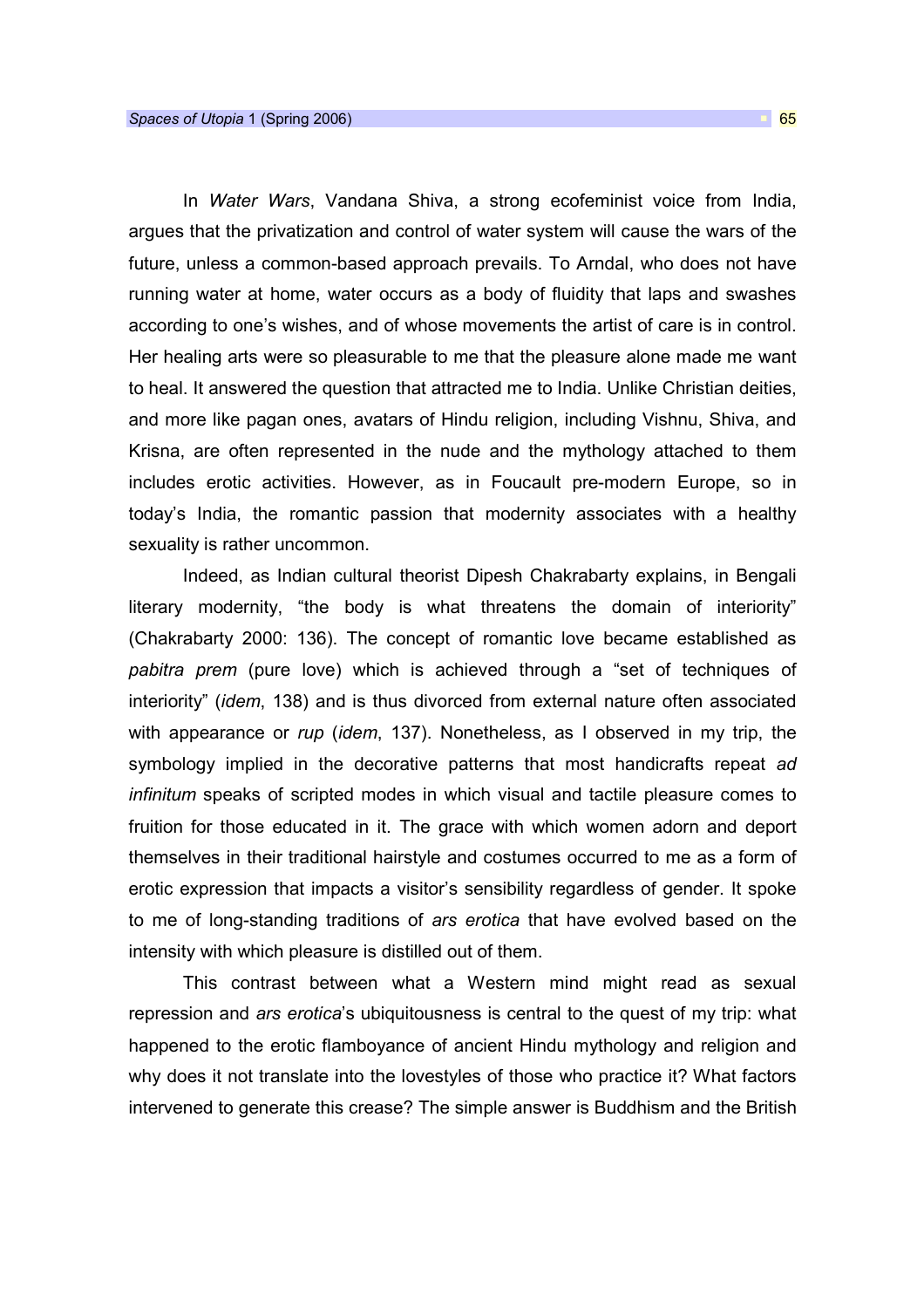domination. But that is too simple, even without the border gnosis I experienced. I love water and have a mystical passion for it, as I've lived near the ocean for the past 15 years. I consider bodies of water live creatures. As Arndal washed me, I imagined Tamil women grooming each other and giving each other the pleasure she was offering me. Her healing occurred to me as a practice of love designed to teach me what water really is. As Foucault predicted, the "truth" of my bordergnosis experience was "drawn from pleasure itself (…) evaluated in terms of its intensity, its specific quality, its duration, its reverberations in the body and the soul" (Foucault 1990: 57). I became aware of how cultural any concept of water really is, and realized that the purpose of my accident was for me to learn about what water is to female Tamil villagers and disseminate this notion. Auroville provided the perfect transcultural space for the passage of tropes, and my surrender to the local modes of healing enabled the border gnosis to take place.

 In the French Quarter rickshaws offer rides for a few Rupees. Most drivers have motors, while some still pedal away with their own hamstrings. My fasting companions get a motorized one for us. Giuliana, from Rome, has spent most of her life working in Italian consulates around the world; and Janice, from Connecticut, spent ten years in Singapore with her first husband. Even as hybrids in a multicultural world, the three of us are highly aware of our neocolonial ignorance and privilege. The border gnosis I experience in this trip eats at the credibility of the identity-based feminism I have been implied in for the past 20 years. I am now aware that the very preoccupation that gave rise to it was an anxiety of material acquisitiveness that inspired me to pursue my own career goals – despite my doubts about the integrity of any career or profession in a consumerist, acquisitive, materialistic social order.

The lessons of this trip are deep for me. They go much beyond my proposed study of an intentional community and cause me to question the epistemological basis of my most important decisions. With my body/mind light from a week's colon purification procedures, my perceptions are crystal clear. I see how little people here need to live with joy and dignity. Tamil villagers make their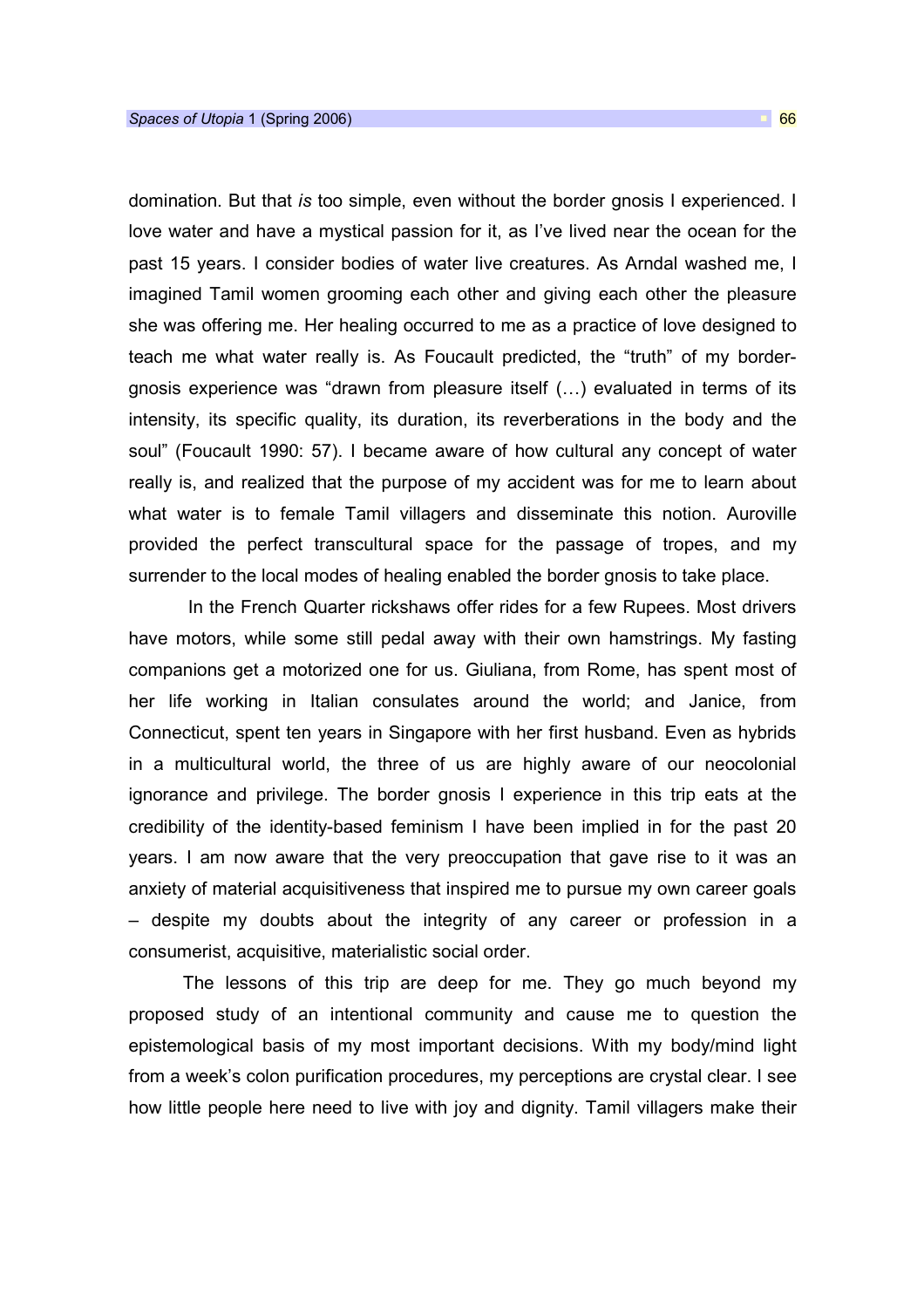dwellings from nearby resources like red clay, bamboo shoots, and palm trees. They grow most of their food. They squat in a resting position since their flexible heels are their most comfortable chairs built in via body discipline. They sit crosslegged on the floor and eat their food out of palm leaves. Their adept fingers are their silverware, and straw mats meet all their bedding needs. They are limber and free, and not, like us, addicted to cars and other high-energy consuming implements.

I look in retrospect at my end-of-graduate-school decision to design a career for myself rather than follow my creative impulses. And I realize how that either/or that controlled my life was only fear. What if, like these Tamil villagers who live on less than one dollar a day, I knew that what's around one is all one needs? What if the disciplines of my body had empowered me to do without the material implements I believe I need? All of a sudden, the decision about which, as a feminist, I have been proud of all these years looks like a young person's cowardice. Would today's wisdom advise against allowing that passing cloud to take hold of me? The practice of surrender appears to me as the most valuable asset in the ecofeminist life based on love I now plan to design for myself.

This epiphany happened as part of a process in which many Western visitors took part while in the wider Auroville; learning from "Orientals" how to surrender, trust the universe, and feel limber and free. With my digestive system well-rested and clean from the fasting, the oxygen I breathed went straight to my mind. Suddenly, the bicycles that crowded the Pondicherry streets appeared to me as the force of freedom, the swarm intelligence that animates a flight of butterflies, and symbolizes lightness as opposed to my heaviness and that of other cardependent people.

### 5. Bits of Italian-Style Neocolonial Theory

As a nomadic polyglot from Italy who has made her home in the north- and central-American higher education industry, I feel in some ways inadequate to write about India. I wonder how my background and culture can make me a suitable person to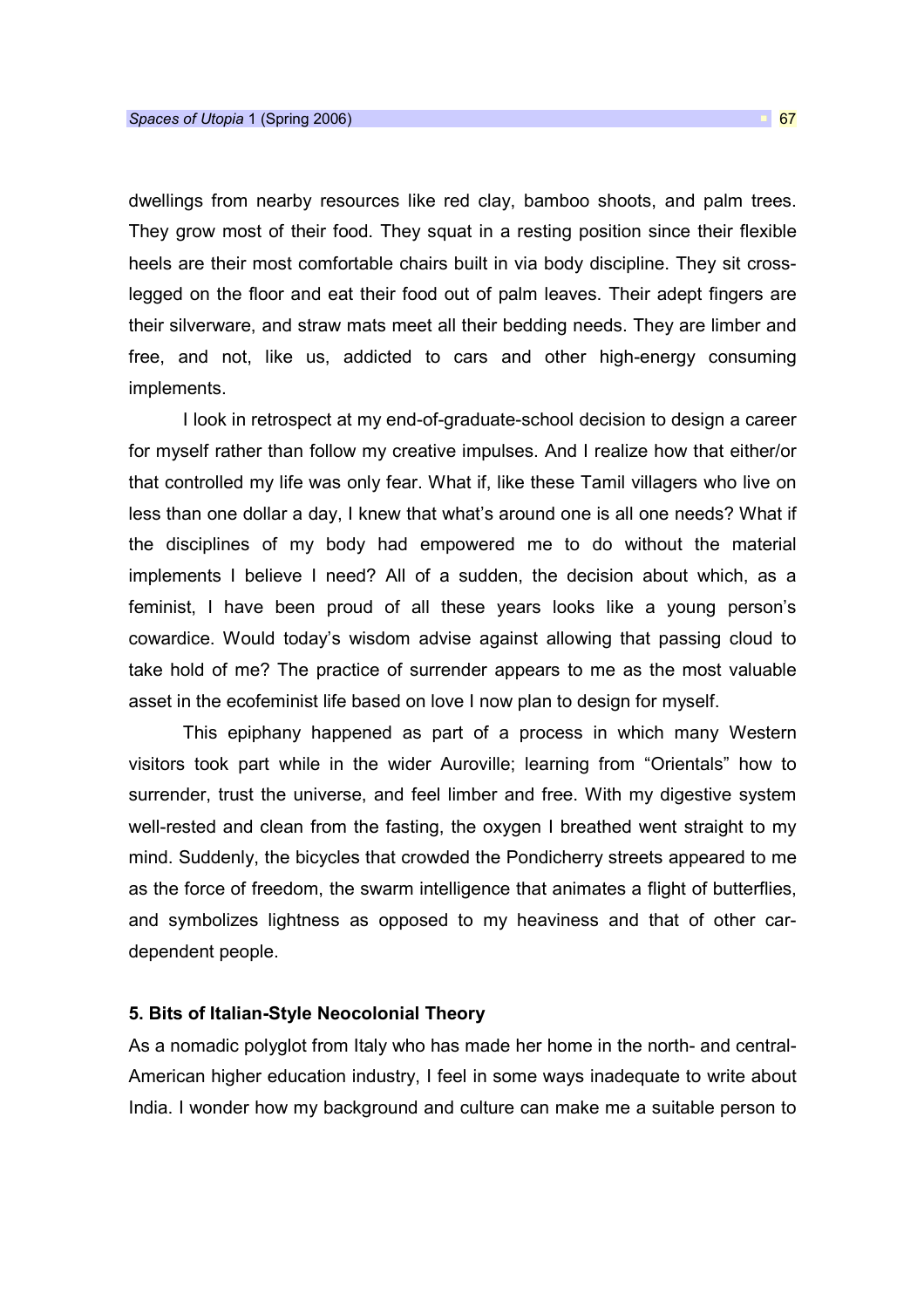study Auroville. I feel that the inspiration this community has provided for me, as well the life changing experience I had during my trip, make me a unique candidate. But I also realize that including the space of enunciation from which I speak might involve the risk of slightly tweaking neocolonial theory. As I do so, I will therefore write neocolonial speak with an Italian accent.

An Italian perspective on neocolonial theory involves an awareness that certain peoples consciously chose not to engage in modern national unity and the neocolonial endeavors that ensued. This includes Italians of the early modern period, who, unlike the French and British, did not follow the teachings that their own theorist, Machiavelli, expounded in The Prince. This awareness implies the possibility that a history of being at the center of the decomposition process of a large system of global domination – such as the Roman Empire had been in antiquity – might be an effective vaccine against any such ambitions. The factual consideration to begin with, then, is that the concepts of Orient/East and Occident/West were invented when nobody suspected that the Earth was a globe. In the Tolemaic system, the sun raised from what is today called the Middle East, and set where Hercules supposedly placed his columns, at Gibraltar. Since it turns out that we live on a globe, a definitional problem ensued. If we spoke languages original from the Pacific, we would probably think of Japan as the Occident/West and California as the Orient/East, namely the places where, if you're in Hawaii, the sun sets and rises, respectively. But the reality is that languages original from the Mediterranean have spread around the globe, thus mixing up geography and history.

In Italian, a Western language whose neocolonial legacy is thin, ovest and est are used as cardinal points, occidente and oriente as cultural descriptors. For example, Western civilization translates as la civiltà occidentale, and in connection with the word "west" people think of *il far west*, with its cow boys and *pistoleros –* quite the opposite of any civility. One could argue that the scarce neocolonial legacy in this language makes for some semantic clarity between geography and history. As a cultural construct in the English language, "Orientalism" comes from a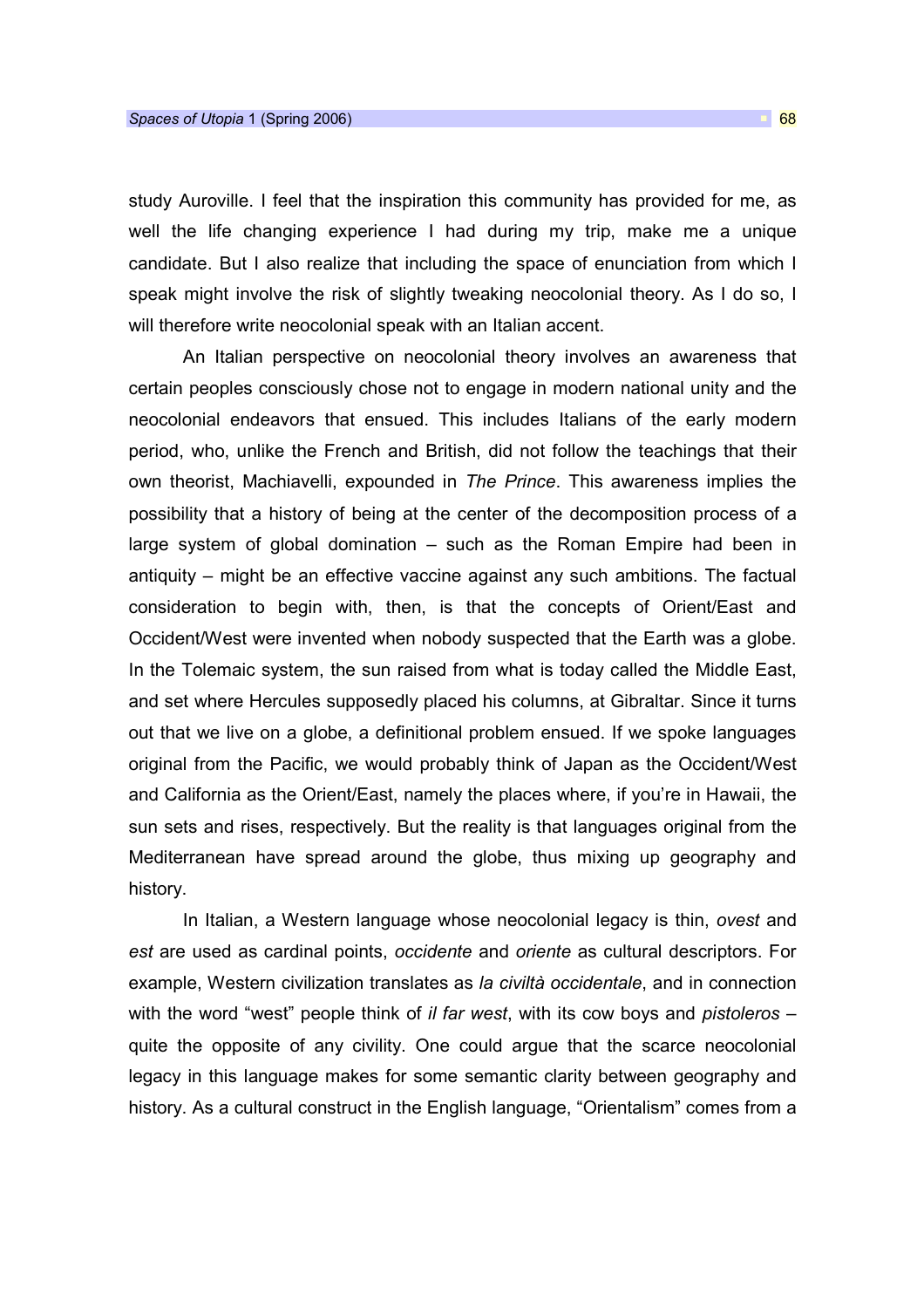long-gone Mediterranean centrality, which is still semantically assumed in most Western languages. As Said rightfully claims, "the Orient is not a fact of nature" (Said 1979). It is indeed a cultural construct that confuses geography and history and causes resentment in those it threatens with exclusion. As an Italian, I am supposed to represent this west Orientalism resents, yet I often feel "Orientalized" in Said's terms when some mainstream American scholar expects to understand antiquity or the Renaissance better than any Italian can. The healthy thing to do, then, is perhaps not staying caught in the desire to be included in the west, but rather assuming one's exclusion as the fount of an eros that generates selfknowledge and definition. Coloniality is a never ending process with its winners and losers. But how can both cultures that exchange tropes win? My mind goes to Mignolo's theory about colonies that become empires before their cycle of dependency from their former colonial power is complete (Mignolo 2000: 3-48).

A sheer discourse of Orientalism puts me in a position with respect to Auroville and India similar to that of those American scholars who I feel don't understand Italy. I must ask who and what purposes this discourse serves. I cannot speak for the Tamil villagers I met at Auroville, nor for the Western Aurovillians who functioned as my informants and are as Indian as I am American. But I can and must claim a right to speak as a participant observer in the Auroville community, and the cultural-political reality that surrounds it, with my gender, nationalities, sexual orientations, age, and not quite able body. The propositions that Aijaz Ahmed, a scholar from India, presents in "Orientalism and After" come to my rescue. He claims that Said's Orientalism served "those who came [to the US] as graduate students [in the 1980s] and then joined the faculties, especially in the Humanities and Social Sciences [and] tended to come from upper classes in their home countries . . . [and] needed documents of their assertion, proof that they had always been oppressed" (Ahmed 1994: 167). There is nothing wrong per se with making these claims for the purpose of getting an entry into an exclusionary system. However, believing in these claims conveniently hides significant historical and political circumstances of modern coloniality, namely the fact that, while the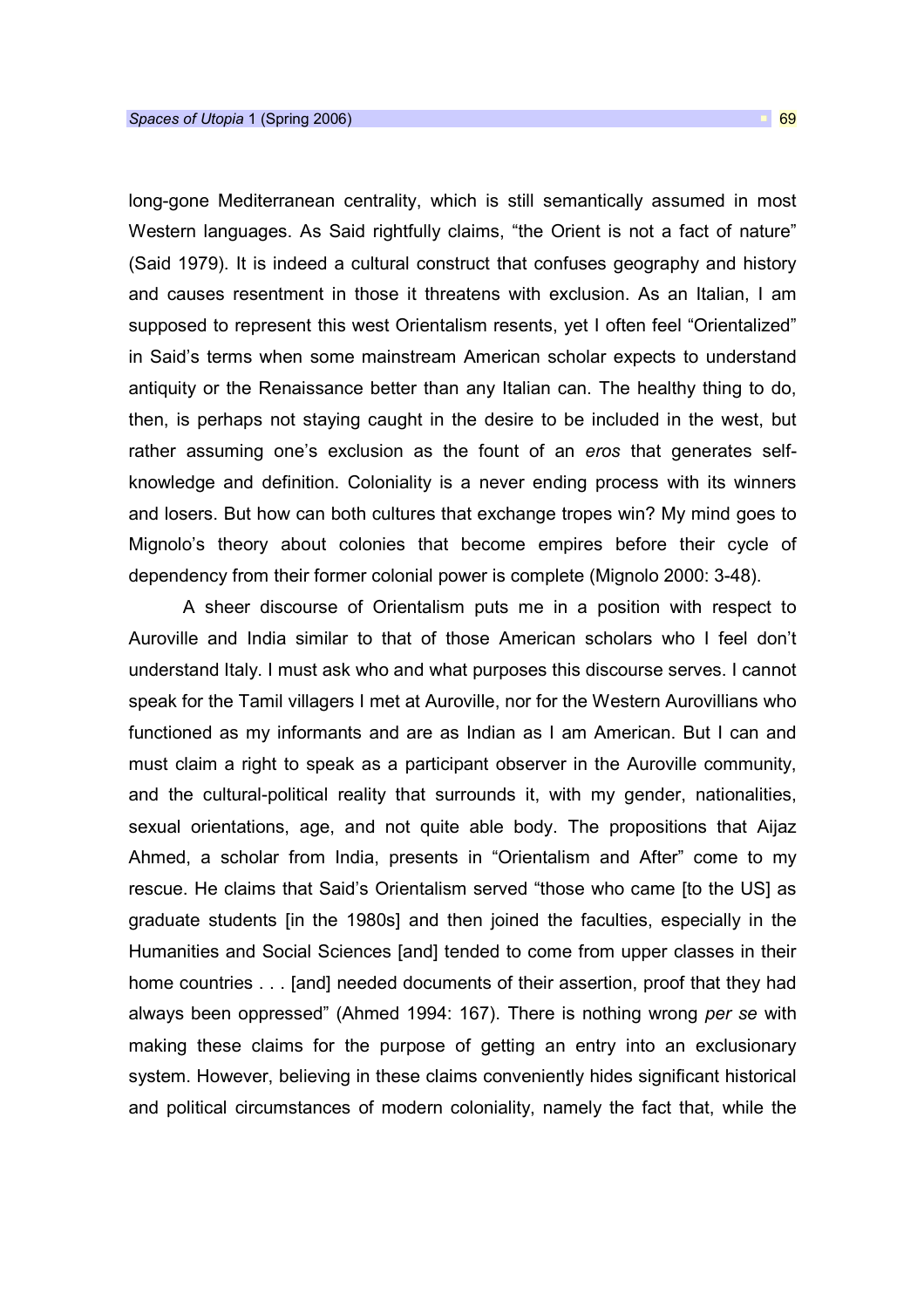majority of people in Asia and Africa suffered from colonialism, "there were also those who benefited from it" (ibidem), just like the infamous war, disaster, and terror profiteers of today.

In the context of alternative globalization theories, this ignorance is pernicious. One cannot lie to oneself about the past and claim to be in the process of inventing a new future. Mary Louise Pratt's theory of "contact zones", developed in the context of early modern and modern colonial studies, suggests that certain areas or regions where colonials and locals met were favorable to the exchange of cultural tropes between the two groups. I submit that such areas can also be seen as utopian spaces, where transculturation produces new hybrids. This of course does not mean that everything is pleasant in them, but rather that the encounter between significantly different cultures is fraught with risks, and that, even as often the most valuable, serene, and peaceful group succumbs, transcultural processes help cultural tropes survive so that some of the knowledge therein can be passed on.

Mignolo's theory of "border gnosis" elaborates on this. He suggests that the Greek concepts of episteme and doxa give rise to the modern sciences and humanities disciplines, with their respective interpretive modes of epistemology and hermeneutics (Mignolo 2000: 9). In his view, this binary system tends to transmit existing knowledge rather than create new knowledge, which happens precisely in the interstices between existing disciplinary configurations. Gnoseology, also known as gnosis or the logic thereof, is a mode of knowledge production widely practiced at different times since the Middle Ages and in various regions, and is an answer to normative binary configurations. As he studies the transculturation processes of modern coloniality, Mignolo focuses on border gnosis as the kind of gnosis that happens in contact zones and unsettled regions where cultures impact one another. Today, one such region is the area of North-American known to people of Mexican descent as Aztlan, which Latina feminists like Gloria Anzaldua also describe as Borderlands (idem, 24-25, 260). Border gnosis, Mignolo claims, is based on a method which is also an object. It provides access to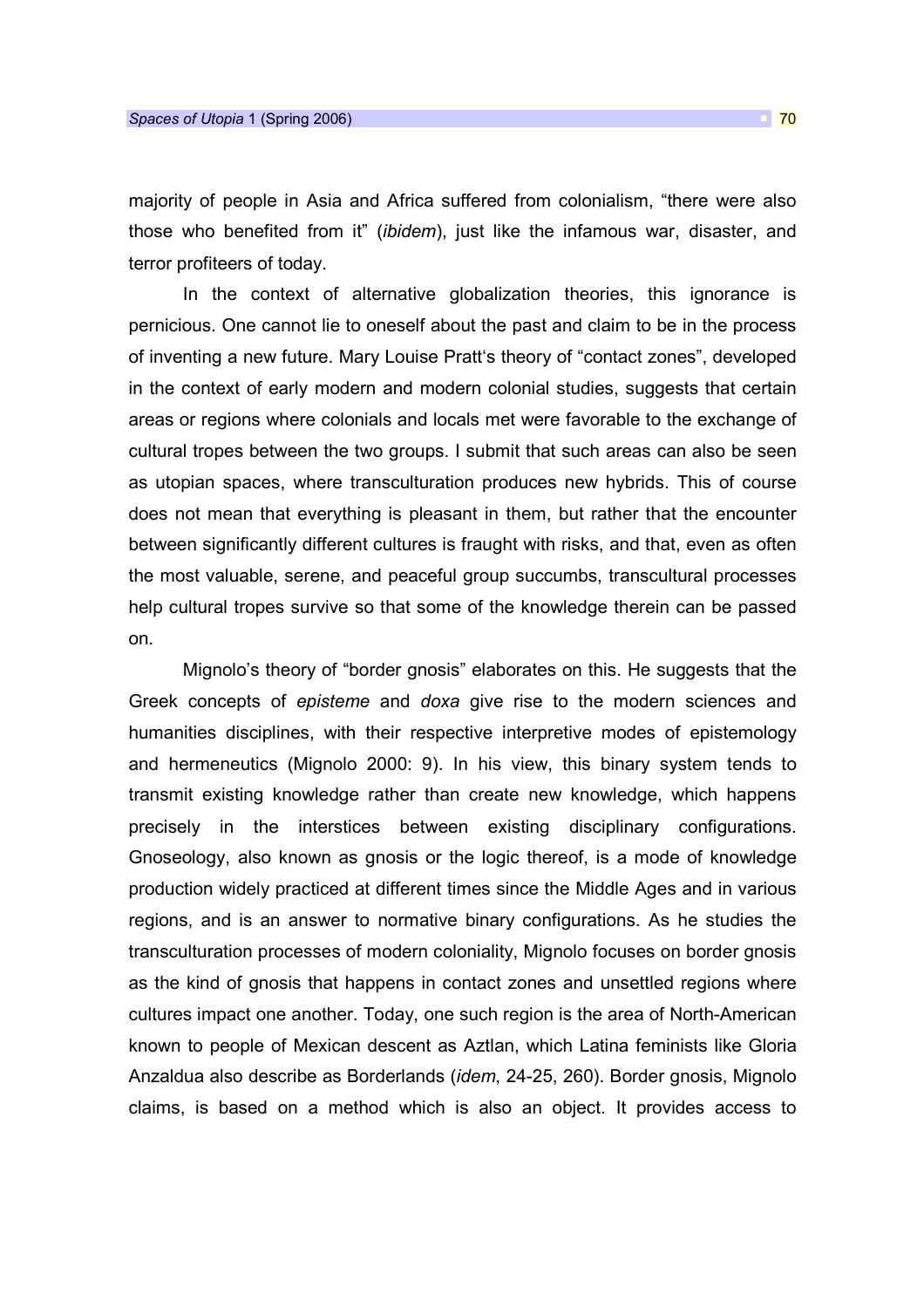knowledge-in-the-making, knowledge, that is, which is empirical yet filtered through knowledge-acquisition processes that are a product of the transcultural impact itself. Border gnosis therefore is a manner of acquiring knowledge which presumes nothing except the desire of all groups involved in the transculturation process to genuinely participate in it. The concept of gnosis comes from the passion with which the divine is studied by certain religious groups. Even in its secular manifestations, gnosis does produce knowledge that is in some way sacred, precisely because it presumes a shared faith among those who participate in its production (idem, 3-48). One such community, I submit, is the wider Auroville.

The space of enunciation opened by Mignolo's theory seems to me more radical than the one indicated by Bhabha's theory of hybridization. Mignolo presents authenticity not as identity – hybrid as it might be – but rather as that which resides in the process of transculturalization itself, a process that becomes knowable via gnosis, and does not assume any original purity. In the wake of his theory, I submit that colonization is an unending process and contact zones always exist. This, in my view, is the constant of history, which is exemplified by the trope according to which the Roman Empire, at the apogee of its power, still understood itself as a cultural colony of the Greeks. In a similar way, the prevalence of specialists in British literature in any Department of English in a United States university institution – while Americanists are still few and far between – testifies to a cultural dependence the one-superpower system is not ready to sever yet. More than two centuries since the American Revolution, in other words, the complex of the colonized has not been shed yet. Thus, as Mignolo indicates, colonies become empires even as their independence is still in process (Mignolo 2000: 280-281 and passim).

Even as it has been destabilized by Aijaz Ahmed's more recent claims, Said's theory of Orientalism unproductively barred my space of enunciation. Mignolo and Pratt's perspectives enable my claim that intentional communities can be utopian spaces where border gnosis occurs, for they are based on intent rather than accident or destiny, and therefore on the love that intended members bring to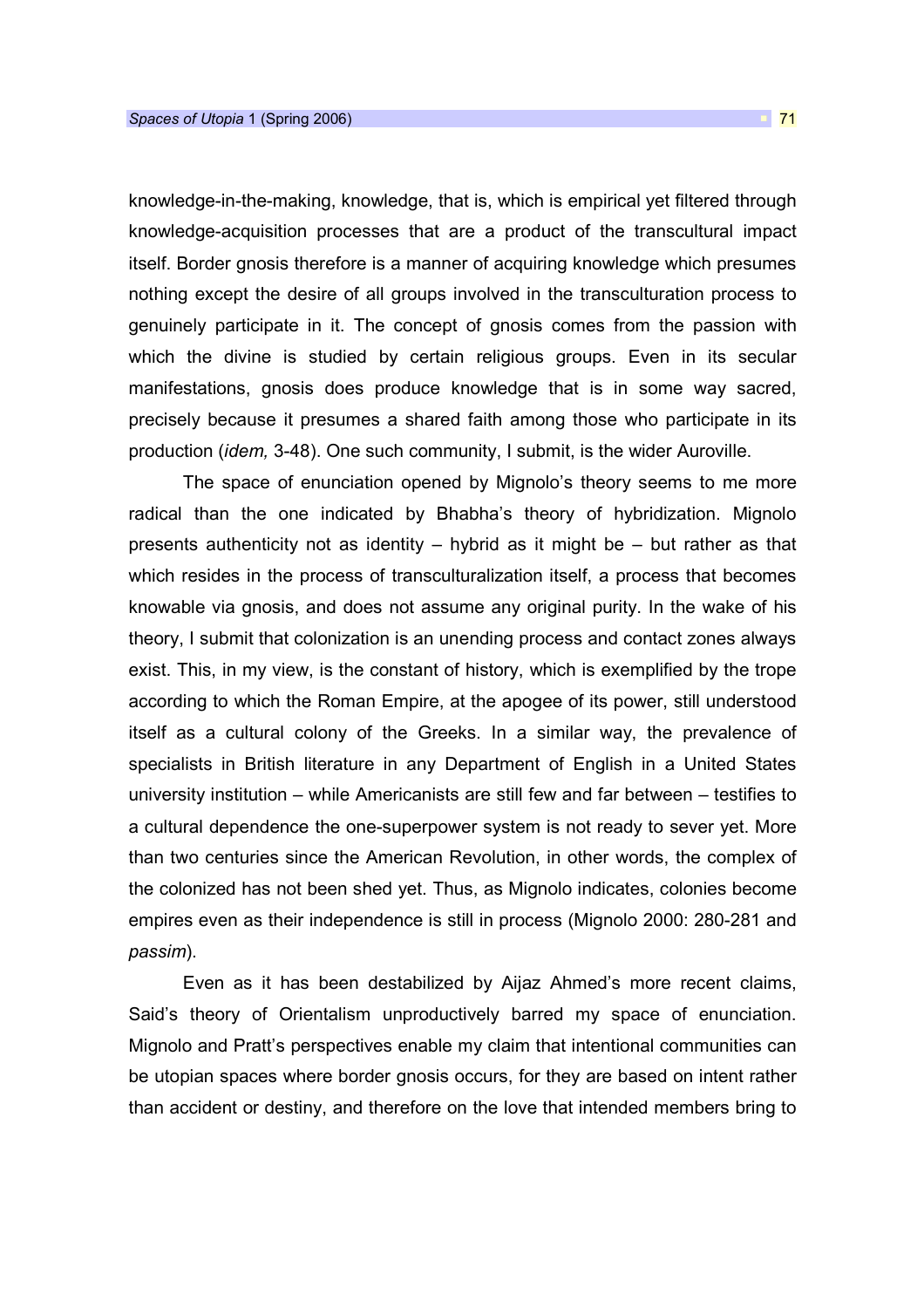the vision they share. The force of this love is what I call eros, an inner drive to self-knowledge that eschews the permanent state of desire induced by consumer capitalism and its schizophrenic symptoms. There, I submit, the laboratory for the "other possible worlds" auspicated by the global peace and justice movement begins. The "deterritorializations and reterritorializations" which are inherent in the formation of an intentional community denote sapient ways to navigate the postmodern "fluxes" theorized by Deleuze and Guattari. In the wider Auroville area one can see how these fluxes converge into tantric "plateaus" that allow people to live as if Gaia was an organism with a life of its own. When this model applies to the globe as a whole, today's abject multitudes theorized by Hardt and Negri will become the empowered multitudes they auspicate, who can operate like a global intentional community and therefore bring the interrupted project of modern democracy to fruition.

# 6. Environment, Architecture, and Administrative System

With its legacy of backwardness and its more recent environmental depletion, in the late 1960s, north-eastern Tamil Nadu, south of Chennai, was a most suitable location to find Auroville. Its red-clay soil speaks of a special connection with the earth's chemical and gravitational forces. Despite its glorious ancient history, Tamil Nadu is still one of the Indian states with the lowest literacy rates. Its one-time florid dry tropical forest has been depleted by overgrazing and excessive wood fire use. The state is not as attractive to Western tourists as Kerala, its counterpart on the Western southern tip of India, with its navigable backwaters, theater festivals, healing practices, progressive politics, and Catholic traditions. As is often the case with intentional communities, the region's position out of the mainstream made the Auroville project more feasible.

The city was officially founded in 1968, in a ceremony that reflected the internationalist political landscape of those years, with its impulse towards world peace and its ecumenical inclusiveness. Indira Gandhi, who was known in the west for her appreciation of progressive views and who kept Hindu fundamentalism at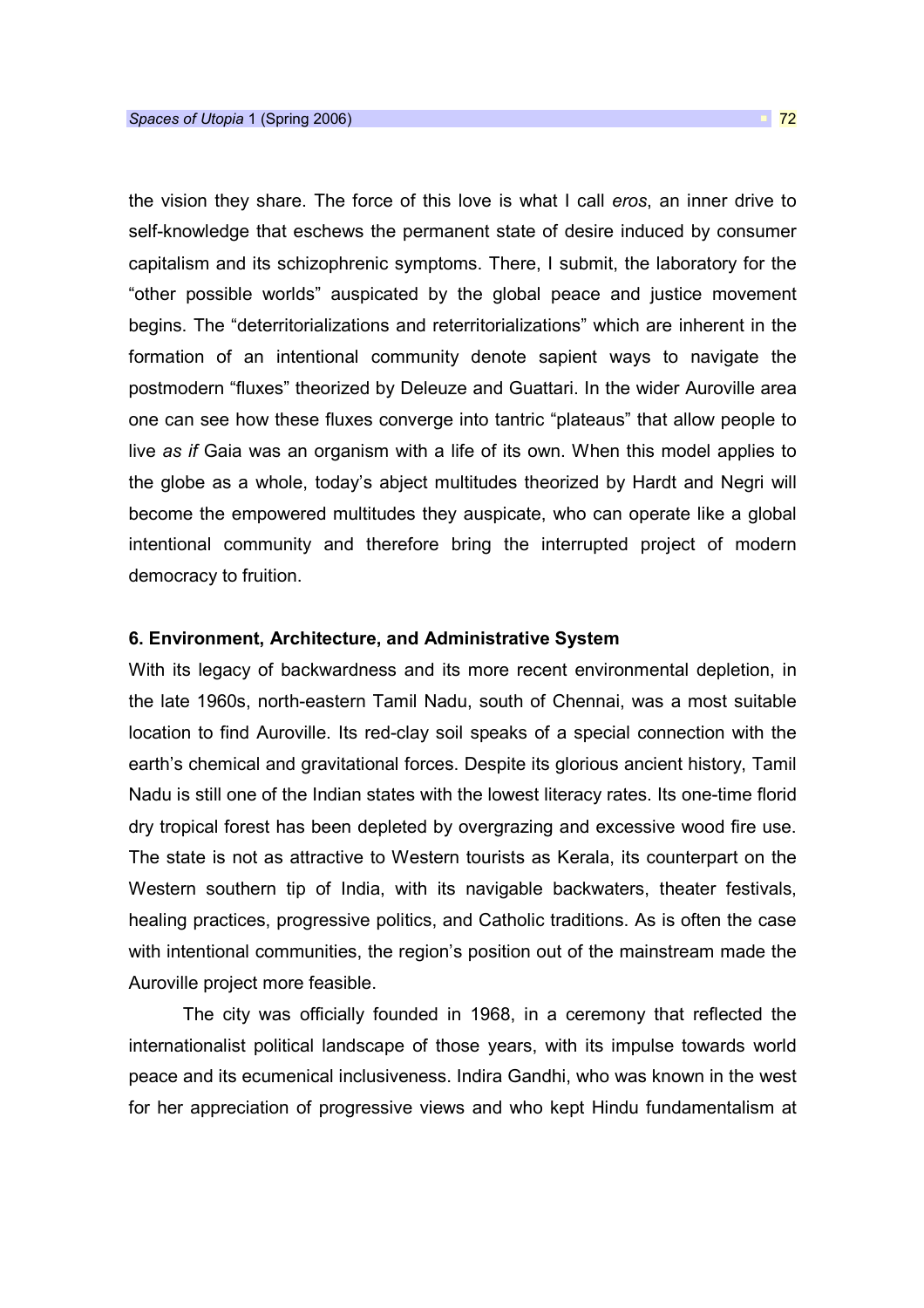bay even as she enhanced the pride of independent India, was a personal friend of Alfassa and an advocate of Auroville. On February 28, about 5000 people met near the site of today's Matrimandir. They were representatives of 124 countries and all the Indian states. Each placed a handful of soil from his or her original land into a marble urn. Accordingly, the township's vision was going to be creating a utopian space where "men and women of all countries are able to live in peace and progressive harmony, above all creeds, all politics and all nationalities" and whose purpose is "to realize human unity" (Alfassa 1977a: 2). Predictably, in the high years of the social and cultural revolution that goes under the name of the 1968 Movement, the community attracted European baby boomers ready to reject Western acquisitiveness and the extreme consumer materialism that accompanied it during the economic growth of the 1960s. Some of them were already in the Indian subcontinent as long-term visitors in search of alternative spiritual visions.

The city's spiritual center, or Matrimandir, is designed to symbolize the city's earth-based spirituality and its devotion to Alfassa. Based on her connections and reputation as Ashram leader, in the early years Alfassa called in Robert Angier, a well-known French architect, to design the meditation center. The main building has a flat oval dome shape which looks like a womb, its exterior covered in goldglazed disks that reflect the sunlight in various directions. Inside, a majestic meditation room whose white decoration is completed by the one sunlight beam that pierces in from the top of the building and falls on a large crystal placed at the center of the room. The womb-shaped building is surrounded by twelve small, petal-shaped buildings that host smaller meditation rooms. The complex is completed by a wide red-clay amphitheater that demonstrates the effective elegance of local building materials and serves as performative and ceremonial space for the community. The concept of a womb-shaped temple dedicated to a maternal deity is what initially attracted me to Auroville.

Alfassa's plan envisaged a city that would develop as a galaxy around the Matrimandir. Its sectors, including a cultural, international, industrial, and residential zone, were to be distributed within a 2.5 kilometer radium surface of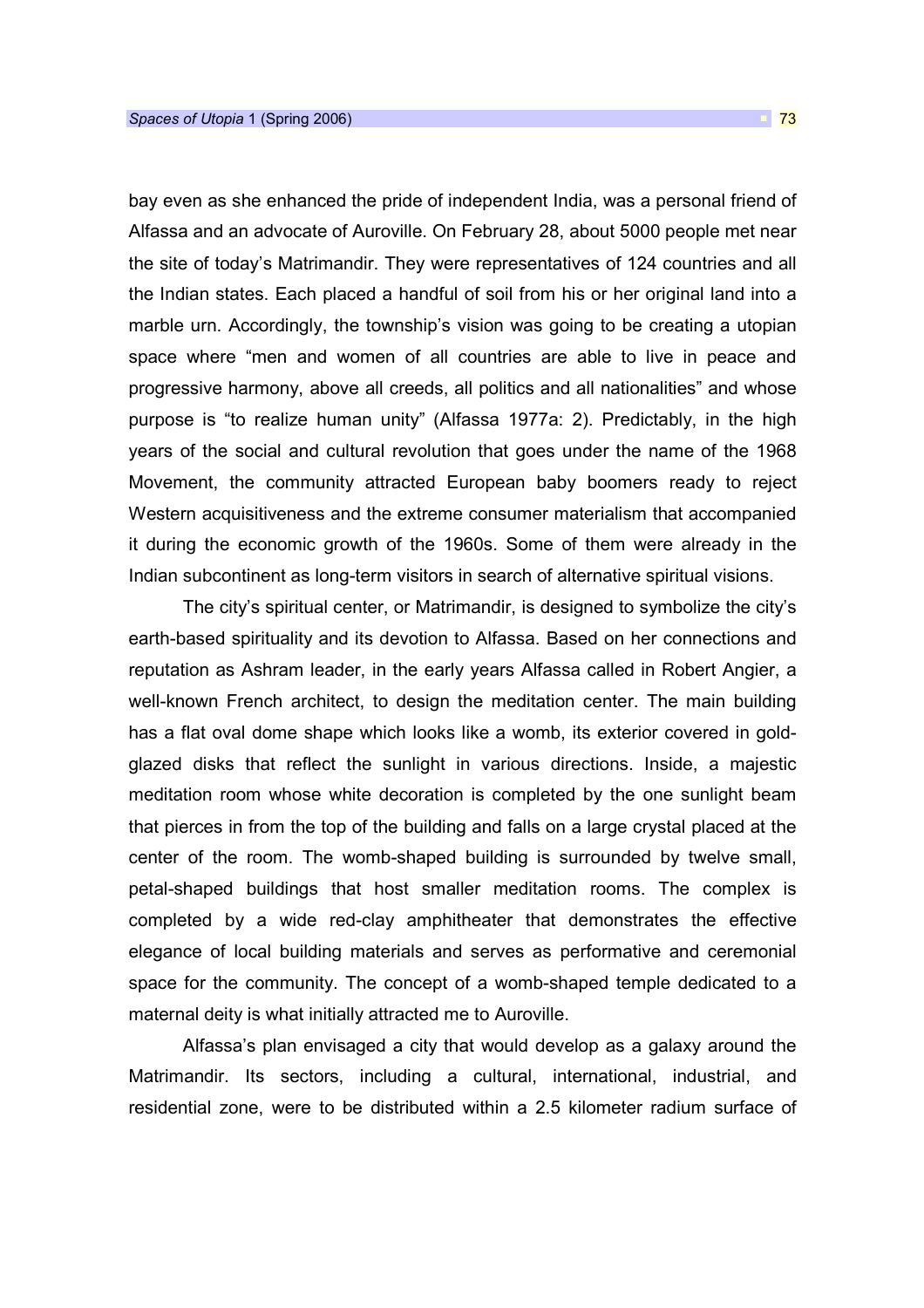what then was a totally depleted dry tropical forest area (Various 2000: 4). The isolated surviving trees I've observed in pictures of those early years are only evidence of the impending desertification process which Auroville's forestation efforts have now definitely reversed (Various 2002, 12). As Hilda, the community's midwife explained to me during my stay, the technique that started the forestation process involved the excavation of linear ditches sided by mounds, which allowed the depleted soil to retain rain water, and therefore enable plant growth. A similar soil-management technique was also in use with the pre-Colombian Tainos on the Caribbean islands of Hispaniola and Puerto Rico.

One large surviving banyan tree, with its sacred character to Indians, marked the area where the Matrimandir was eventually built. Initially, the Aurobindo ashram, based in Pondicherry, took charge of the administration of the beginning township. During my visit, I learned that at one point its milder interpretation of Auroville's worldly oriented Integral Yoga came to a clash with the town's leadership. As a result, Auroville earned its administrative independence through a lawsuit, and is now organized as a Foundation. The area developed as a city-in-the-forest mostly invisible to superficial tourists. Its unpaved red-clay roads are frequented by cyclists, moped drivers, and occasional taxi vehicles, and the imaginative names of its neighborhoods are designed to inspire more thoughtful visitors.

The community eventually developed a rather selective entry process for its membership, which, as I learned, includes and intermediate stage as a "newcomer" and a gradual verification of the newcomer's ability to live up to the community's charted vision over a period of about two years. This process seemed to me inherently exclusive for it does not invite the Tamil villagers in, even as they collaborate with Auroville's services and production units. However, I also realized that the effort to recruit more perspective members from these communities was being debated when I visited. It was explained to me that the automatic inclusion of these workers would significantly dilute the cohesiveness of the community.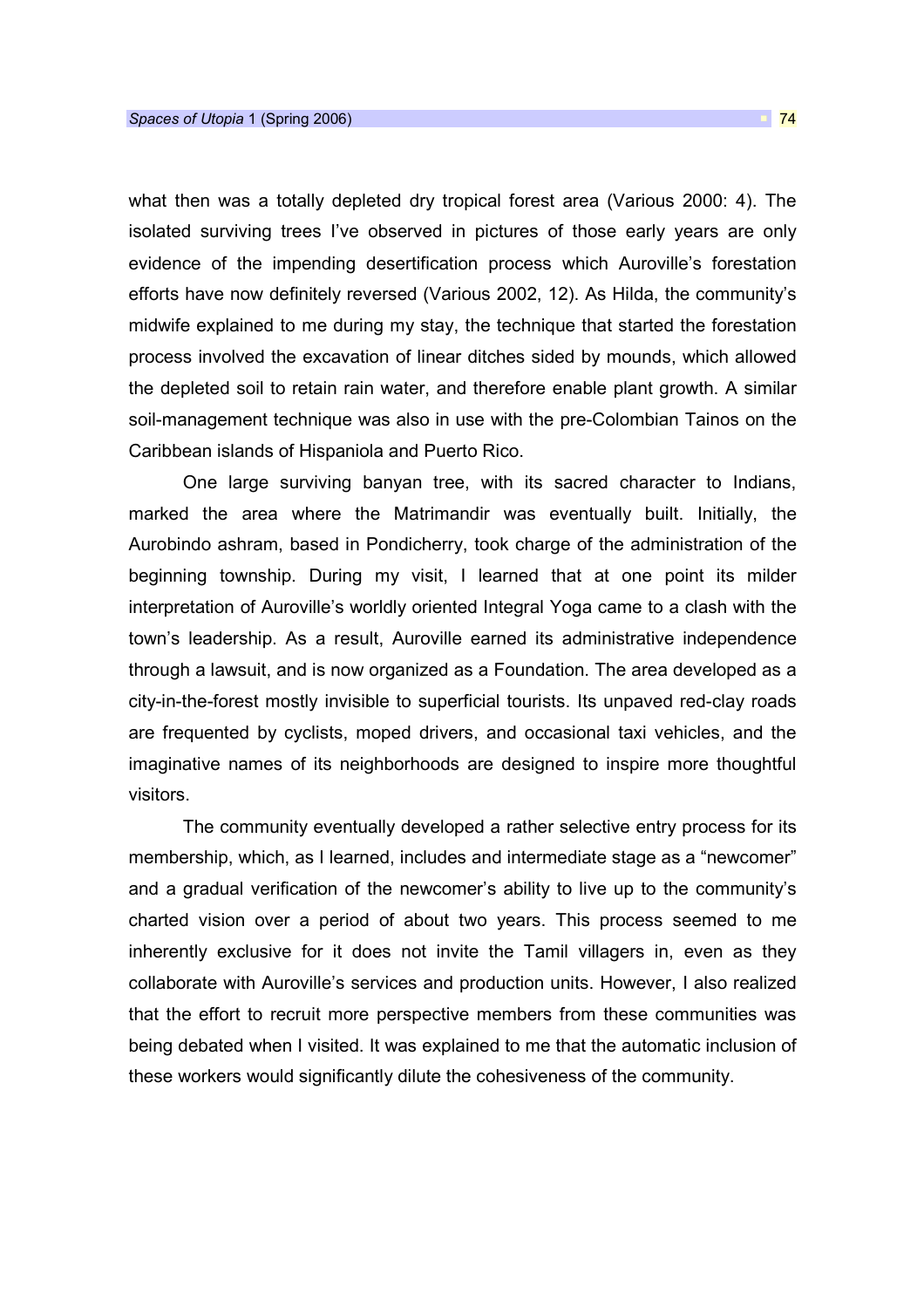Auroville's proper form of government is a self-declared "divine anarchy" which involves operating by consensus rather than voting, with a commitment to participating in the assembly meetings. During my visit, in January-February of 2004, the dire winds of Hindu fundamentalism reached the heart of the community, and provided an opportunity to observe this form of government in action. On February 1, 2004, at 4 am, Sydo, a resident of the solar-powered green belt that surrounds the central buildings, was murdered in his home presumably to intimidate Aurovillians from helping in the state's judicial system. The following Tuesday the assembly came together in an open space at the international building Barhat Nivas, with community members joined by many visitors like me. The community's wound was first processed spiritually, with expressions of grief and anger followed by spontaneous healing rituals. Then practical matters were discussed, including what to do with the body and with the request to have it shipped to Europe from the victim's family, and the necessary protective actions that would ensue. The dramatic occasion enhanced participation, which made observing "divine anarchy" in action more moving. Gnostic forms of love were clearly in play as the decision-making process unfolded. Naturally, more decisional procedures ensued later on, even as transparency in administrative processes is part of Auroville's ethos, as I've observed from the detailed administrative documents available on its website too.

A main feature of divine anarchy is that all real estate property belongs to the community, with new Aurovillians expected to bring in all or part of the capital needed to build new homes. If an Aurovillian leaves, his or her descendants can use the property indefinitely. However, if all descendants leave, five years later the property will go back to the common fund. Most Aurovillians are foreign nationals whose ability to forestall deportation for political or whatever reason is quite limited. The thought of investing in a property one does not own located in a country one is not a citizen of is a far cry from conventional acquisitive thinking, even as it does happen frequently in Auroville. Predictably, though, the community has also been experiencing a shortage in newcomer housing. As I learned during my visit,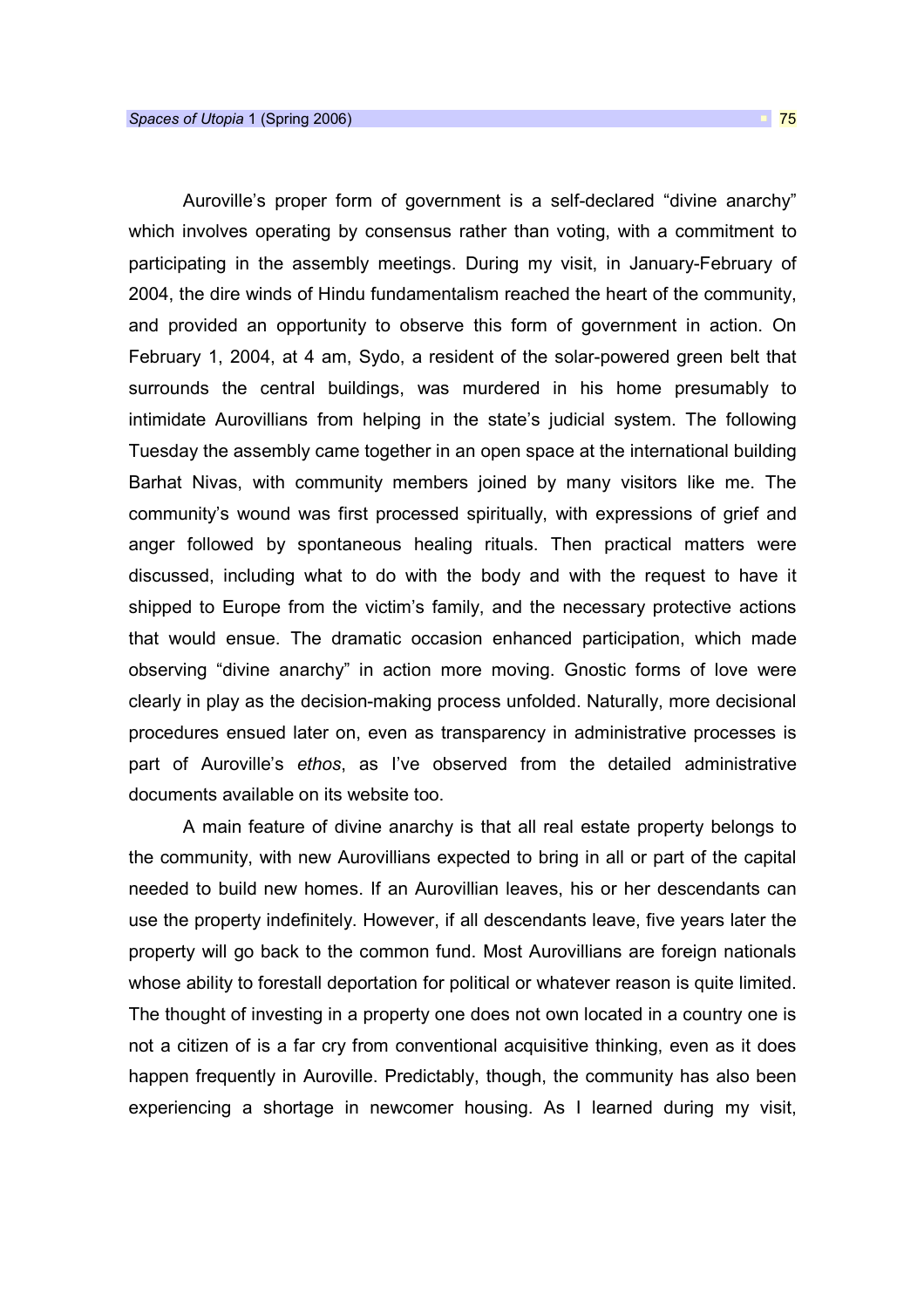Auroville's successful forestation efforts and good land stewardship have revalued the whole bioregion, which includes several areas within the imagined perimeter that still belong to local villagers. For the Auroville Foundation, it has been increasingly difficult to purchase this land, for the owners in the nearby villages, well aware of possible developments in a more capitalistic mode, and not often willing to price it reasonably. Many Tamil villages have production units of their own non-affiliated with Auroville, as well as a number of Integral-Yoga inspired cultural initiatives. While a number of Aurovillians are Tamil Indians, the production units I visited were presided by either north Indians or Europeans.

#### 7. Production, Services, and Healing

The economy of Auroville is based on an honor system which allows the use of a local currency, and on the interdependence of its production and service units. Establishments that produce artifacts, goods, and services sold to visitors and tourists are considered production units. Service units, including food, education, and healing, are those that deliver services to other Aurovillians. The Foundation collects 30 percent of all income from each production unit and applies it towards a maintenance fee for Aurovillians employed in the service units. During the dry, or high season, the community focuses on its long-term visitors and tourists, so that more hard currency can be stored for the rest of the year. The focus is on residents during the low season. A local card system encourages visitors to experience the moneyless economy and trust it is based in.

The meaningful work and creativity encouraged by the practice of Integral Yoga has resulted in a large number of Auroville-based production units, devoted to a variety of activities including making and dying textiles, making jewelry, making lamp shades and other rice-paper products, making red-clay bricks and other construction materials, and more. The production units I visited during my say were all hosted in healthy and ecologically sound buildings. The production processes I observed therein appeared to be environmentally friendly and respectful of worker's health and well being. Auroville's artifacts are characterized by the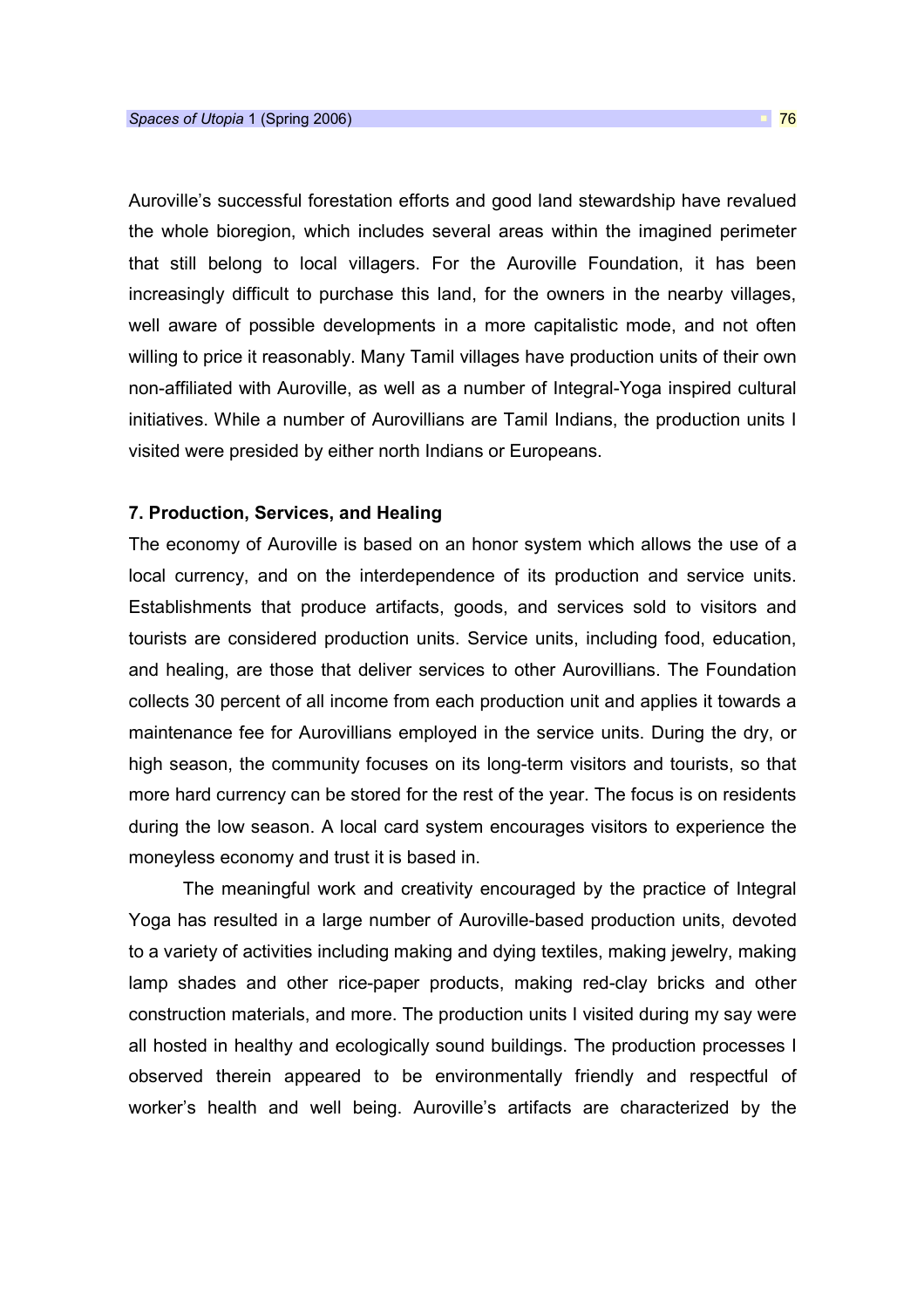originality with which they recombine elements of local craft traditions to create something new. A wide variety of them is on sale at the Visitors Center and at the Auroville Boutique in Pondicherry's French District. The most complex unit I visited is Saradanjali, which I will describe in detail. The unit uses rice paper produced at the Pondicherry Ashram and locally-grown flowers to produce decorative artifacts, including its famous screens, lamp shades, picture frames, trays, stationery, and a variety of other similar implements. Its limestone-paved building has wide openings that keep the working environment cool, and it employs 15 Tamil women. In the garden outside the building I could observe the flowers that, flattened and dried under weights, are applied to the rice paper as decorations. The models include variations on designed patterns. Some are framed in light local wood. The unit is one of the most successful in the community, with its products attracting numerous visitors. It is coordinated by … a north Indian woman.

Another area in which Integral Yoga manifests is holistic healing. As a former holistic-health practitioner, I am quite tuned to the various forms that this approach to health takes. I found the services Auroville offered of exceptional quality and variety. My accident also provided an opportunity to probe the local medical facilities, the traditional village healers, as well as the level of cooperation among these three main healing modes and systems. I can truly say that, at least for my conditions, I cannot think of a better place to heal than Auroville. Quiet, the healing center near the coast where I was staying offers watsu, or water massage; homeopathy, syndrome-based and unicist; polarity therapy; a variety of massage styles, including Thai, Californian, osteopathy, and Kahuna; and a number of other modalities, most of which I experienced with glee. The center attracts some of the world's most experienced healers, and functions as an educational facility, with numerous classes in various healing specialties. It is also an ideal space to experiment with vegetarian food, as its buffet is known as one of the best in the region.

Auroville's emergency room is one of the most efficient I've ever seen, where half an hour and a dollar after my arrival the doctor on shift and I looked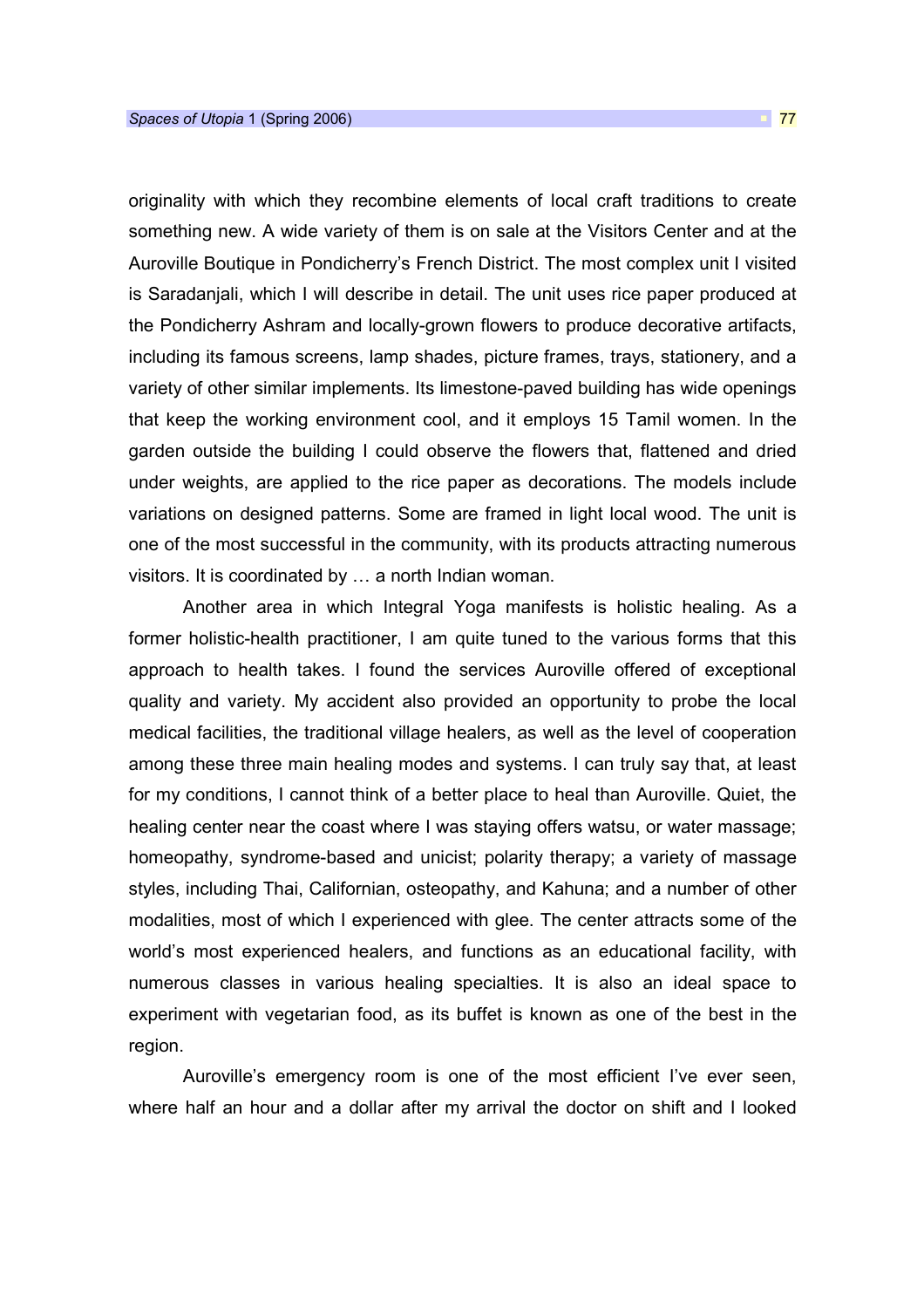together at the x-ray of my foot and agreed that there was a fracture. He also accepted my decision not to get a cast immediately, and indicated the bone setter of a nearby village where my driver took me to have the trauma treated with traditional Tamil systems. I allowed natural healing for about two weeks, when the need to use my foot induced me to go to the hospital and have the cast made. The whole process cost so little that I didn't even keep the receipts for insurance reimbursement.

Other healing practices I became familiar with include the Somalin treatment for back asymmetries and injuries, and the panchakarma or purification of the digestive system. I experienced both to much benefit, as the first brought my spine back into symmetry, saving me much pain when I work in a standing or seated position, and the second taught me the skill of keeping my mind and body light and clear. The style of care usually matched what I experienced with Arndal. A woman from France I met had a fracture similar to mine. Panicked at the idea of being stranded in a "third-world" country, she asked the consulate to repatriate her. I realized how my familiarity with the healing arts empowered me to benefit from arts of loving and healing offered by this intentional community.

Once the tourist season is over, the Quiet healers turn from production to service people, as they provide free healing practices for other Aurovillians. In accordance with their visions, community members also use other forms of holistic health practices, including home births and ecological child rearing which minimized diaper use. Hilda, Auroville's midwife, described to me how she prepares a birth by being in constant contact with the woman and her family, and by helping her anticipate possible difficulties. Another concern of hers is that, if resorting to the hospital becomes necessary, the woman gets there before an actual state of emergency ensues. In response to my preoccupation with the escalating waste related to children, such as excessive diaper use, and what being wrapped from the waist down until the age of three does to a child's body, Hilda also indicated to me that Tamil women are not embarrassed by their children's excrements. This I had observed in a Pondicherry temple, while seated on the floor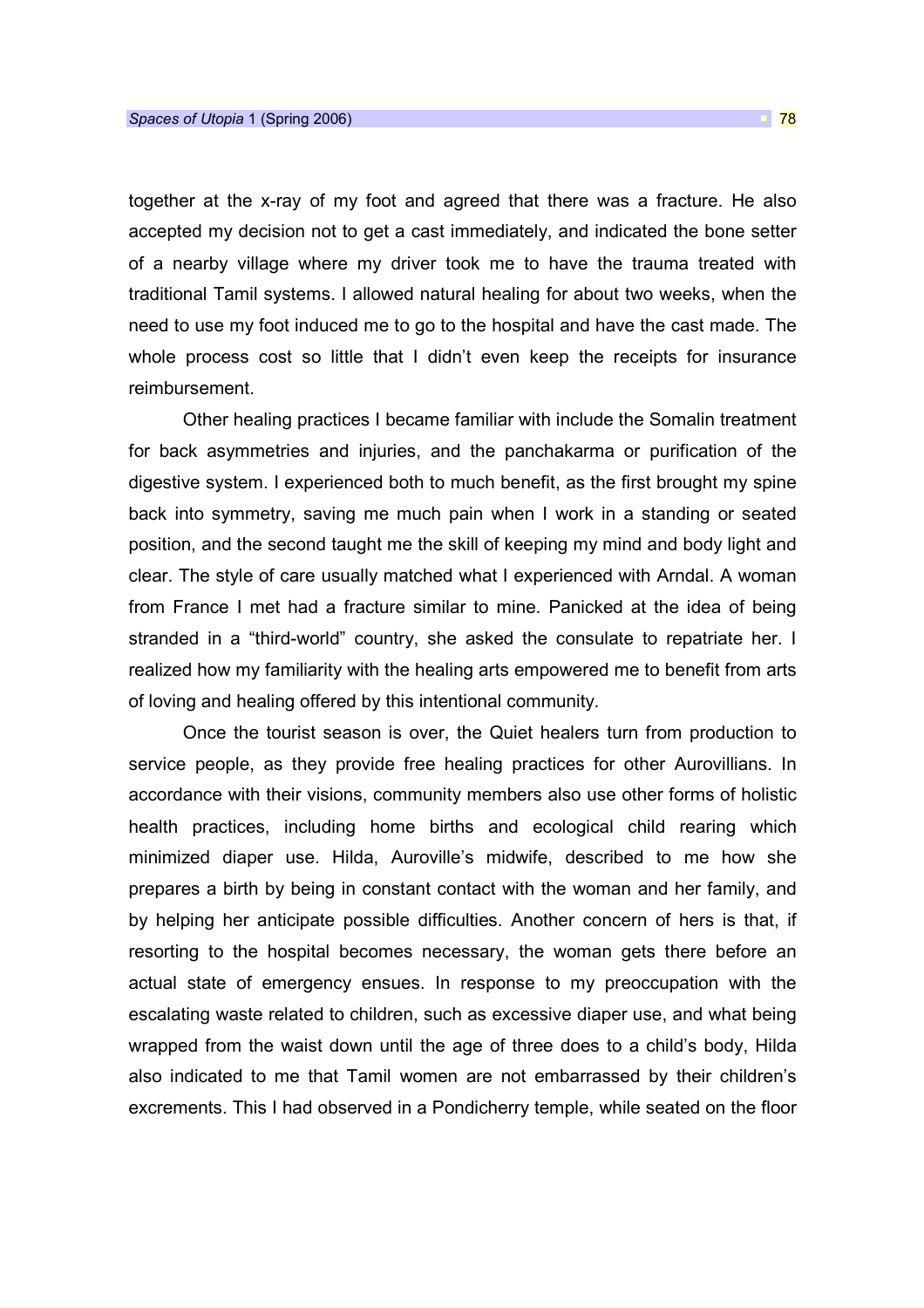with other audience members. As an infant peed near his mother, she simply wiped up the liquid with the end of her sari. Hilda explained that Tamil women often manage to gently toilet train them in the first months of their existence. Similarly, Aurovillian parents take advantage of the warm weather to allow toddles to roam free of diapers and therefore quickly become self-sufficient.

## 8. Socialization and Relationships

Another area of observation made possible by border gnosis is that of socialization processes and relationships in Auroville proper. From my observation, it appeared that heterosexual couples are the main social unit. These often also form the basis for family-style production units. They are often formed by partners who came to Auroville together, and it is not clear that, if a partnership breaks up, forming another one is easy. Due to the entry process and the adaptation to Auroville's vision, it is also not easy for single members to bring in a partner from outside. Short-term and/or repeat relationships between visitors and between visitors and Aurovillians are certainly possible, even as they are not openly encouraged. Visitors tend to come back from year to year and this allows for a certain continuity and stability in social and emotional relating.

While male homosexuality is still legally banned in India, I was able to observe how Auroville offers gay and transsexual men a reprieve. Some of my most insightful conversation happened with a gay man who lives with a younger partner. I also met another male gay Aurovillian, whom I will call Mark, and a maleto-female transsexual from a nearby area whom I will call Savitri. Mark, who has experimented with amorous relationships with Tamil men, emphasized his commitment to helping young men from the villages create social spaces conducive to mutual appreciation and growth. Savitri appreciates deeper forms of acceptance in Auroville, well beyond the conventions of flashy parade exhibitionism. He explained to me that, as an MTF transie partner of an Indian man, he can only play bottom in their sexual activities, and his partner will go on to marry without ever telling his wife about him. He also indicated that local sex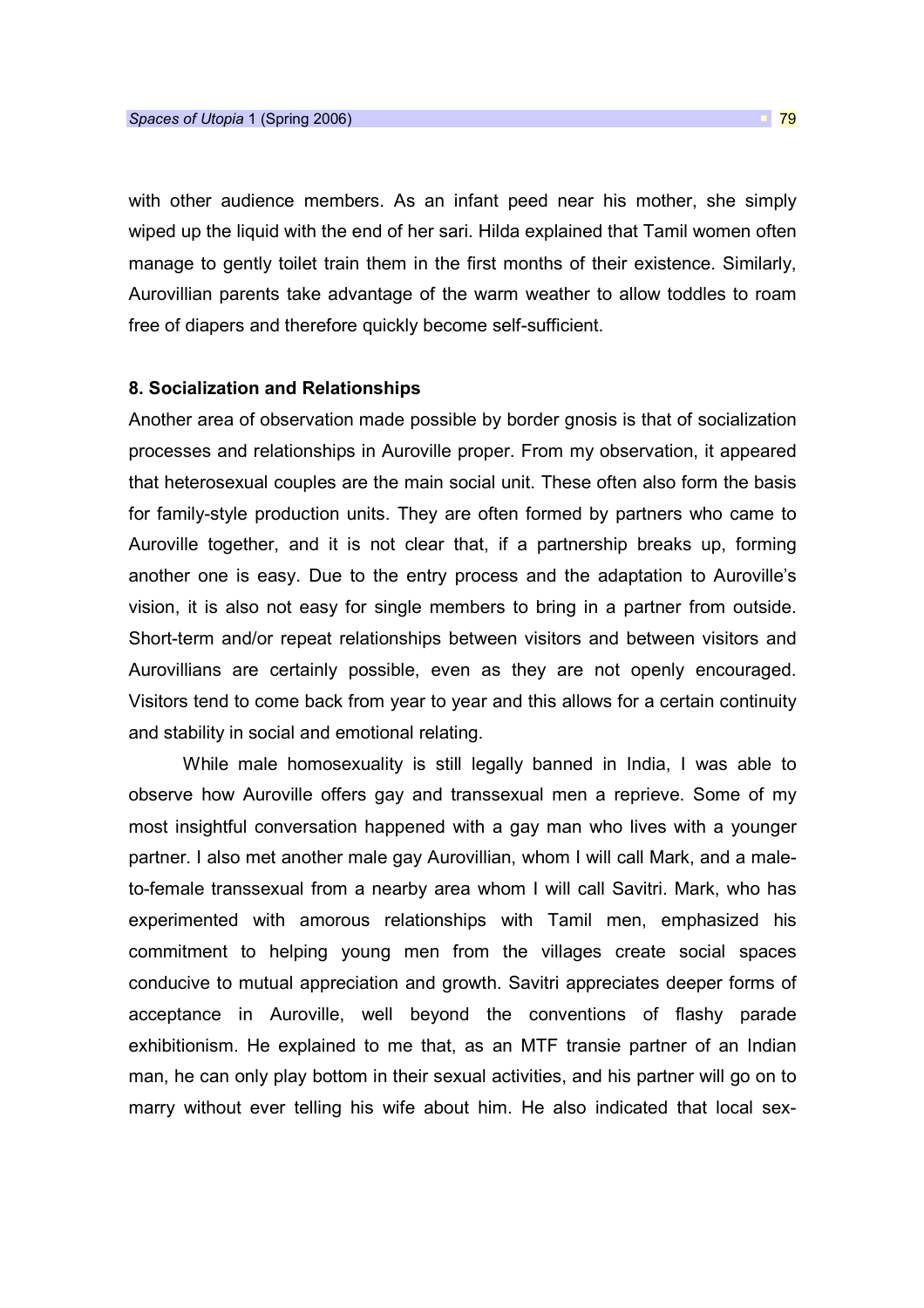change operations mainly consist in creating a shallow opening in the genital area. Heavy hormone dosages are used to complete the process.

With the limited exposure made possible by my visit, I cannot say for sure what one's sexual and social life is like in Auroville. By and large, it seemed to me that the yoga of doing put the focus on work rather than leisure. During my stay I observed that resident Aurovillians still know each other by first name, and are so known also to visitors. This keeps alive a village-style coziness that appeared to me inconsiderate of the fact that the wider community now encompasses some 20,000 people. The preoccupation with this coziness might be a cause for some social unease, as the community goes through the growing pains of realizing its actual magnitude and potential therein.

#### 9. Eco-Friendly Technologies and Prototypes

Auroville appears immediately as a utopian space for those interested in learning about eco-friendly technologies and prototypes of the low-environmental impact machines of the Gaian future. As one gets around the city in the forest, its ubiquitous solar panels speak of a widespread use of solar power. During my stay I learned that the whole green-belt area around the central part of the city is exclusively powered by solar energy, with much pride for the Aurovillians who live in it, and offer ongoing forestation efforts and effective land stewardship. Like most residents of India, Aurovillians are sparing in their electricity usage, with small indoor lamps and little street lighting. Realizing that living on solar energy is possible for such a large community was very empowering to me, as it appears that the systems developed in Auroville could be applied towards resolving the energy crises that affect various regions, including California, Italy, and the New York area.

In the area of construction, Auroville also models learning from indigenous cultures and adding new elements to their systems. The basic brick in use … is made from local red clay just like the sun-baked mud bricks Tamil villagers use for the perimeter walls of their thatch cabins … is fired and has the added element of a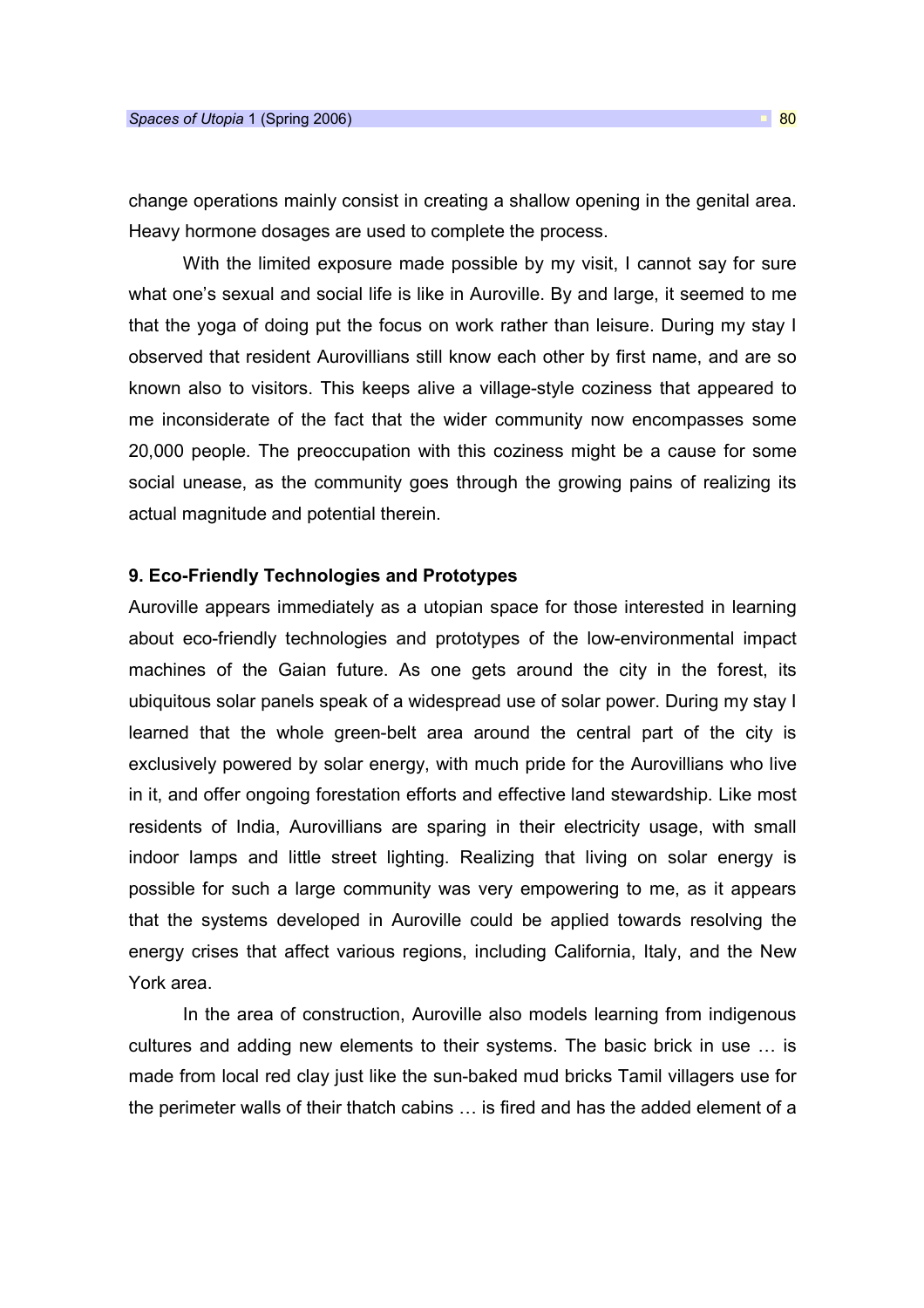5 percent concrete. This makes it more resistant and apt for multistory buildings, like the Visitor Center and the Solar Kitchen, both of which are elegant specimen of Auroville's imaginative architectural styles. The Solar Kitchen is a radiant, inviting cafeteria which serves residents, guests, and nearby communities.

Besides its architecture, the Solar Kitchen is worthy of note for its Solar Bowl, the functioning prototype for a solar power machine able to produce enough steam to power a 2000-meals a day kitchen. This prototype was built based on a plan designed by Gilles Guigan, a French Aurovillian well versed in eco-friendly technology. The availability of Tamil labor, considerably cheaper than its Western equivalent, made the experiment of its construction more feasible. Ironically, the economic disparity between Westerners and Tamilians supplemented to the lack of commitment to funding ecological research so common in the greedy Western governments of our era. The Bowl's inauguration, in 2001, called the attention of India's minister for Non-conventional Energy Sources (Various 2005b). The system can certainly model similar bowls in the future which can significantly reduce the use of cooking gas and electricity.

Another interesting feature in the wider community is the ubiquity of well functioning and equipped Internet cafes, often managed by women and men from the Tamil villages. Their proximity to the thatch cabins and the unpaved roads populated by goats, chickens, cyclists, and women carrying fire wood, and sided with Dravidian-style sculptures of ancient deities, made the coevalness of it all come alive for me.

### 10. Activities in the Tamil Villages

I was able to observe the structural organization, lifestyle, and activities of the Tamil villages thanks to a one-day tour offered by Balu, a Tamil Aurovillian I met through Mark, and to my driver Prakash, who shared many moments of tribulation with me due to my injury, and, based on the intimacy that ensued, felt inclined to invite me to dinner in his home with another Italian woman.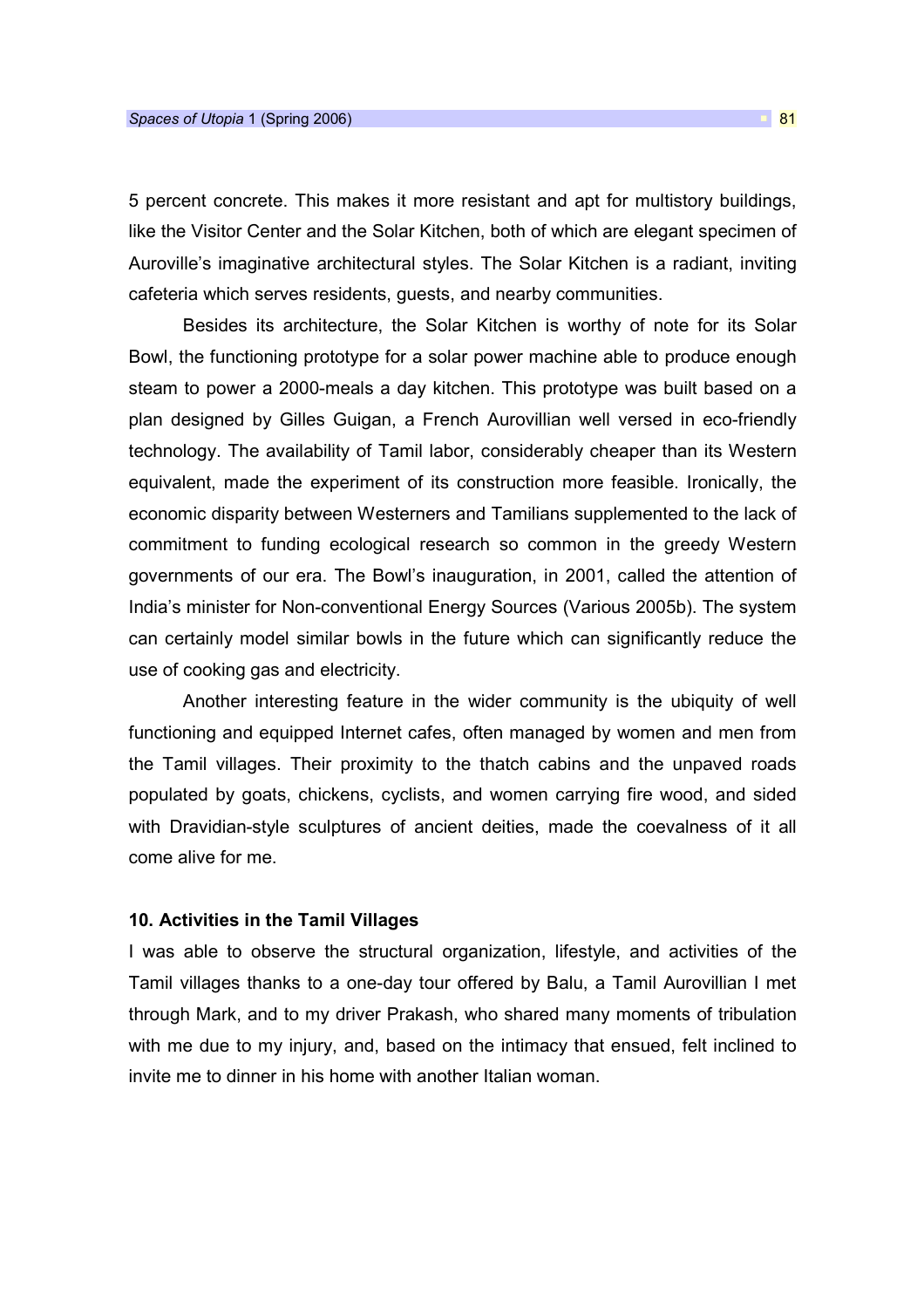The Mohanam Center, in the Sangeevi Nagar Tamil village north of the Auroville- proper area, is designed to preserve Tamil cultural traditions and to offer life-enhancing, extra-curricular activities to village children and young adults, including ceramics, painting, summer camps, dance, and martial arts. The show I attended features young women in a concerted dance based on Thai-Chi movements. I was impressed with the gender hybridity of the feature, which mixed masculine, martial arts tropes with the more feminine dance movements and pointed to gender-bending as one of the positive experiences the center provides for its young participants. The center stores many artifacts made in village, including wallets, purses, musical instruments, ceramic mugs, and others. A nearby production unit we visited was run by two young Tamil women and made lamp shades. We were able to observe their water dying techniques. The villagebased artisan production units do not pay dues to the Auroville Foundation, and therefore can apply lower prices. We were also invited to attend a religious festivity related to the Pongal, the January harvest festival, where I could observe a number of Dravidian-style wooden sculptural groups representing mythological events. The bright colors of the paint over their wood-frames matched the evocative brightness of the ghee candles that filled the floor decorations.

 Near the village, a wide area has been fitted as a botanical garden complete with several bamboo cabins and a kitchen to host gatherings for youth in a convivial yet educational atmosphere. We were served a traditional, rice based meal while cross legged in a circle on the floor of the main cabin in front of fresh green palm leaves. We learned the etiquette of eating with the tips if one's fingers, without allowing the food to go past the first phalange, and using the left hand.

This prepared me for the dinner at my driver's home in the Kulyapalayam village, whose cabin is typical of the area. Over a brick wall a bit about three feet tall sits an eve-shaped bamboo structure that sustains a thick roof made of palm leaves. The entrance is a simple interruption of the wall, which allows people in as they bend their head. Inside, Prakash showed us the wooden-fire kitchen, to the right of the central room or entrance, and the bedroom, to the left, with its straw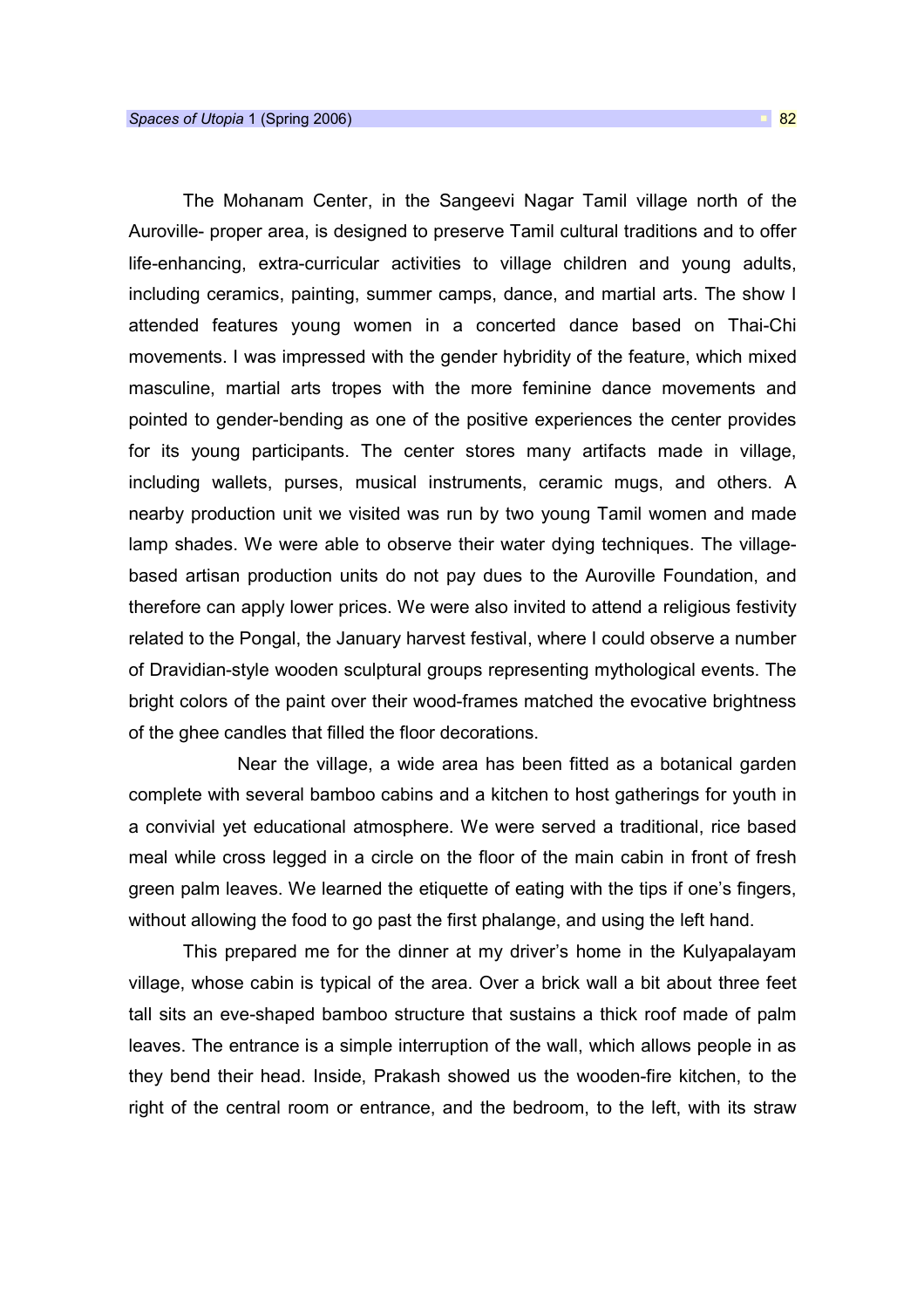mats and storage area. The cabin is home to Prakash, his wife and child, and his parent, all of whom sleep in the bedroom. The backyard has a well, a loo, and a banana tree, with a couple of cows for milk and other useful animals. The meal consisted in several grains and complex-fiber cereals cooked in various styles, all very tasty, healthy, and coming from the nearby fields tended by village families. The atmosphere was jovial and convivial, even as we sensed that this kind of dinner party is rather unusual, and even as the women's shyness pointed to their scarce familiarity with Westerners with respect to Prakash and other male drivers. I did not see any female drivers in Auroville, and, since this is a high-paying job which requires the upscale investment car ownership – still quite unusual in south India – I attribute this exclusion to the male cultural privilege that still prevails in the subcontinent.

 Another significant gender disparity I noticed was in the level of competence in English language between men and women. Prakash was a rather competent, even though self-taught speaker, more competent than many other drivers I used. Arndal had a comparable competence, and was an extremely keen listener, even as her range of expression was more limited. My experience in the area of speech leads me to the next topic of language use in the context of border gnosis within the wider intentional community.

#### 11. Language Gnosis

Mignolo's theory of "bilanguaging love: thinking between languages" (2000: 250- 277), provides the perfect context for my descriptive analysis of language gnosis at Auroville. According to Alfassa's chart, four s are officially in use in the community, with equal status: English, French, Sanskrit, and Tamil. The reality is that not a single speech act in the region is devoid of the in-betweeness described by Mignolo's theory, as language use shifts continuously among speakers and as other linguistic codes interface with the main language in use in any dialog, speech, or performance. It is in the space between linguistic codes that, argues Mignolo, border gnosis and the love it produces occurs. Since native speakers of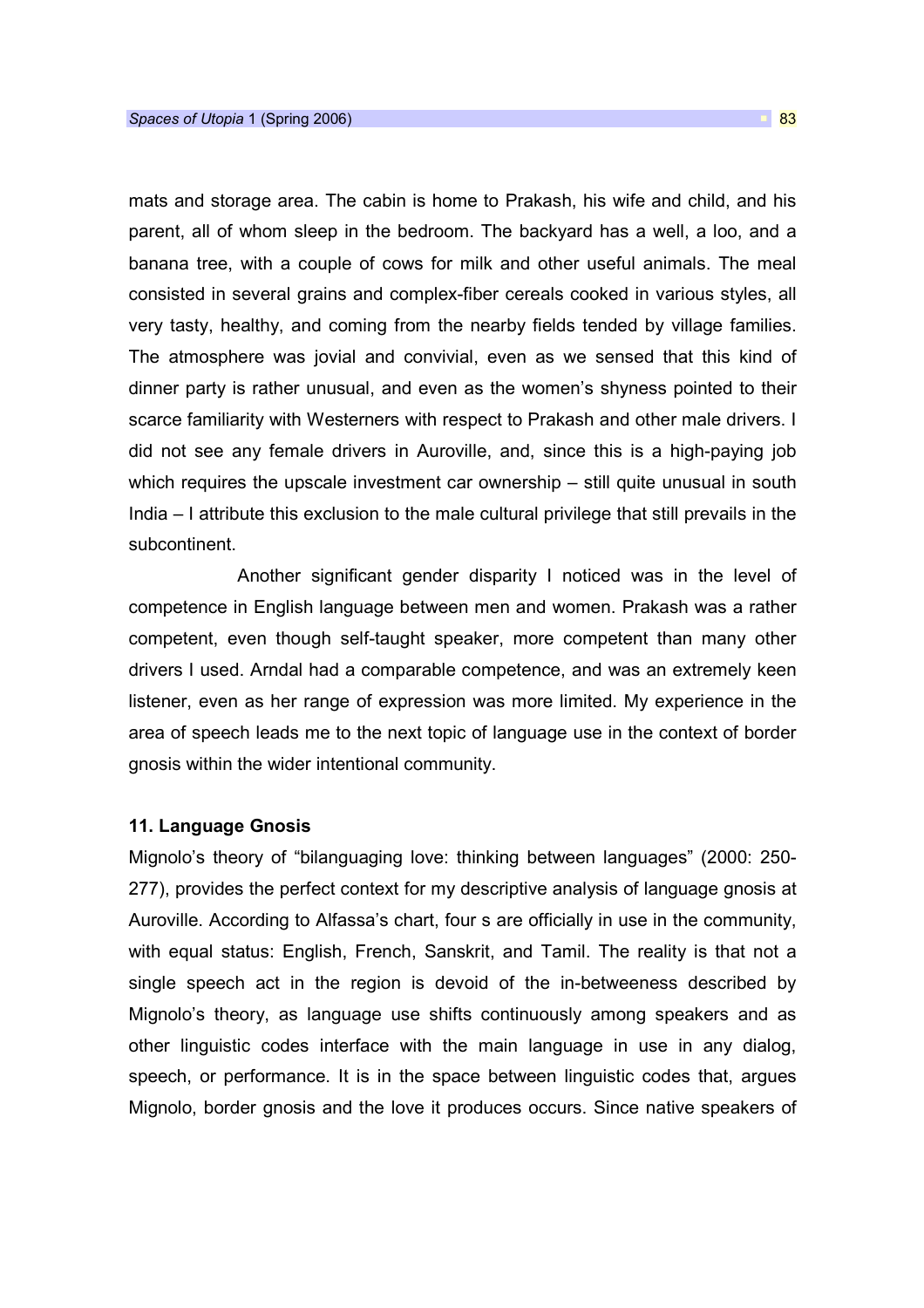English are notoriously poor learners of other languages, and since English has been the unifying colonial language of India, one can safely say that it functions as a lingua franca among the multinational population of Auroville's residents and guests. French follows by one length, due to its own colonial legacy and attachment of its native speakers.

In this area of linguistic interchange one listens to a fairly cultured but quite stiff international English, spoke with a variety of thick accents and interspersed with an interlinguistic idiom referring to the local reality. For example, an Aurovillian will mention darshan, the Hindi word for devotion, a lingham, the Hindi word for a phallic symbol, or a dahli, a type of Indian bread, in the middle of a conversation in English. The border gnosis happens in the improvised lesson about Indian traditions available to an attentive listener. Aurovillians whose native languages are not English will break into another European language as soon as the group is small enough to include members who have one of these languages in common, including German, Italian, French, Spanish, Dutch, and others. This makes for still another level of interaction, where the cultural tropes learned in previous conversations can be rehashed and reviewed.

The situation of Tamil native speakers is not altogether different. Sanskrit, the unifying ancient language of north India, is an anti-identity language for them, a bit like English for Spanish-speaking Puerto Ricans. They study and know it less than they do English. And they attribute cultural authenticity to Tamil, which is even older than Sanskrit and reflects their heritage, culture, and region. I cannot comment on the quality of this language, since I learned only a few words during my visit, but, given its well-respected classical literature, one can assume that it is a language with a wide range of expressiveness and embedded wisdom. Its beautiful script is ubiquitous in the region, which indicates a good level of literacy. To my knowledge, it is not widely taught or learned in the intentional community, which might be a cause for the rift often observed between Auroville residents and Tamil villagers. It is accompanied by the body-language tropes typical of India, including the well-known rhythmic tilting of one's head, which gets Western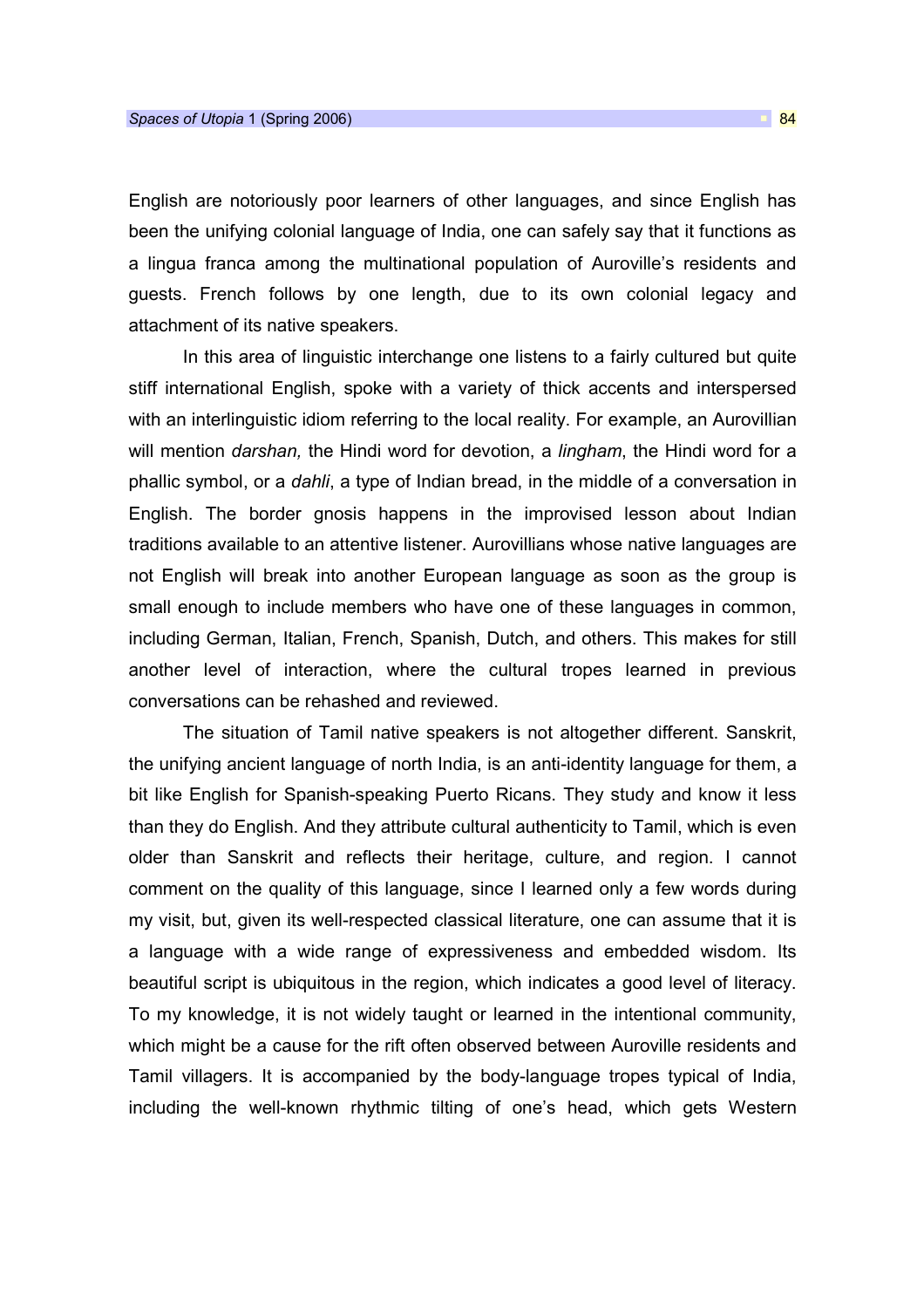newbies like me quite confused, since it looks either like a "yes" and a "no", or like neither, and actually, as I learned, only means "I am here, I am paying attention to you". I found it fascinating, an added feature of the gentle arts of loving and healing that characterize the villagers' behavior in the region. Interestingly, I observed a number of old-time Aurovillian tilt their heads too, especially those who are in daily contact with Tamil workers. And on a few occasions, I surprised myself while imitating this contagious feature. I experienced logical oppositions as unnecessary and began to think in both/and terms too. What a lesson for a mind trained in Western logic and its in-built Manicheanism!

#### 12. Conclusion

The wider Auroville, with its multinational residents and surrounding Tamil villagers, is a utopian space of transculturation where various forms of border gnosis occur. The knowledge-in-the-making generated therein is the social, production, and environmental technology of the future, when Gaian awareness will reach critical mass and the human community will turn the present scarcity and environmental uncertainties into ecological harmony and abundance. My research trip was a liechanging experience for me, which I understand as border gnosis thanks to Mignolo's theory. The practice of Integral Yoga, together with the dual, two-gender spiritual leadership of the community, and the earth-centered spirituality that ensued have empowered Aurovillians and their collaborators among the Tamil villagers to actualize their vision regardless of economic disparities and political divisions. The effects of the vision are evident throughout the bioregion affected by the community, including widespread forestation, renewable energy production, healthy use of local materials, prototypes of eco-friendly machines, imaginative artisan productions, ongoing education, high-quality health services and holistic healing, gender-bending practices, hospitality to sexually diverse people, social commingling among residents, visitors, and villagers, and thinking between languages in the communication styles used therein.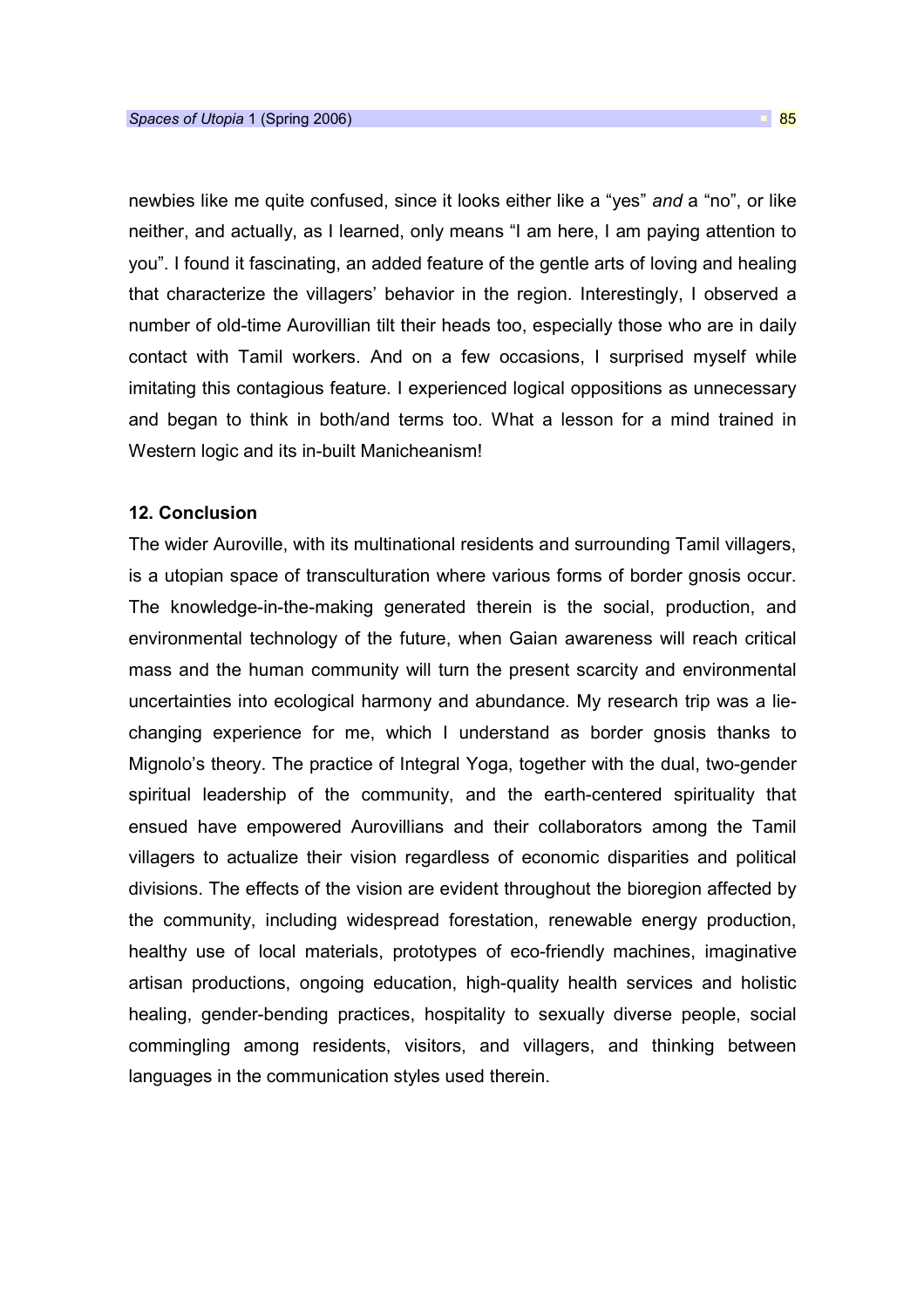The wider community is suffering the growing pains of any group intent in keeping faith in its vision as reality evolves in unexpected ways. In my view, Auroville can expand in a number of directions, some of which include hosting educational programs for world students in fields related to ecological regeneration and eco-friendly energy production; continuing and expanding the synergy of holistic and conventional healing; and further developing as a site of transculturation and border gnosis with their inherent coevalness. The community suffered a blow when a Tamil gang assassinated one of its resident members, and when the Tsunami wave affected the nearby coastal area and Tamil villages. However, in agreement with its spiritual leadership, it learned to be more attentive to the social transformations around itself, and rekindled its original vision of the surrounding villagers as collaborators and as "the first Aurovillians".

## **Notes**

 $\overline{a}$ 

 $1$  Shakti prevails in the tantric counter-tradition, which emphasizes the body, sensuality, sexuality, as opposed to the more ascetic representations prevalent in the Vedantic traditions, according to which the world is an illusion, and females a prime example of this illusion a true sanyasi or spiritual disciple must eschew. According to some Aurovillians, the Tamil population believes that it comes from Lemuria, the mythical continent of the Southern hemisphere, which, as opposed to Atlantis, was more conducive to symbiosis and intuitiveness. About Hindu's conventional concept of the world as illusion see also Ghose 1993.

 $2$  The document uses the BLP measure, namely the Below Poverty Line standards designed by the Indian government.

 $3$  It is even said that, to empower Mirra further, Aurobindo decided to "leave his body" prematurely, as he died of a relatively mild illness he chose not to fight off in 1950, so as not to be in Mirra's way as she would actualize it (Wilfried 1990: 66-69).

 $<sup>4</sup>$  My informant is Ambre at Nilatangam, who also became my friend and guide.</sup>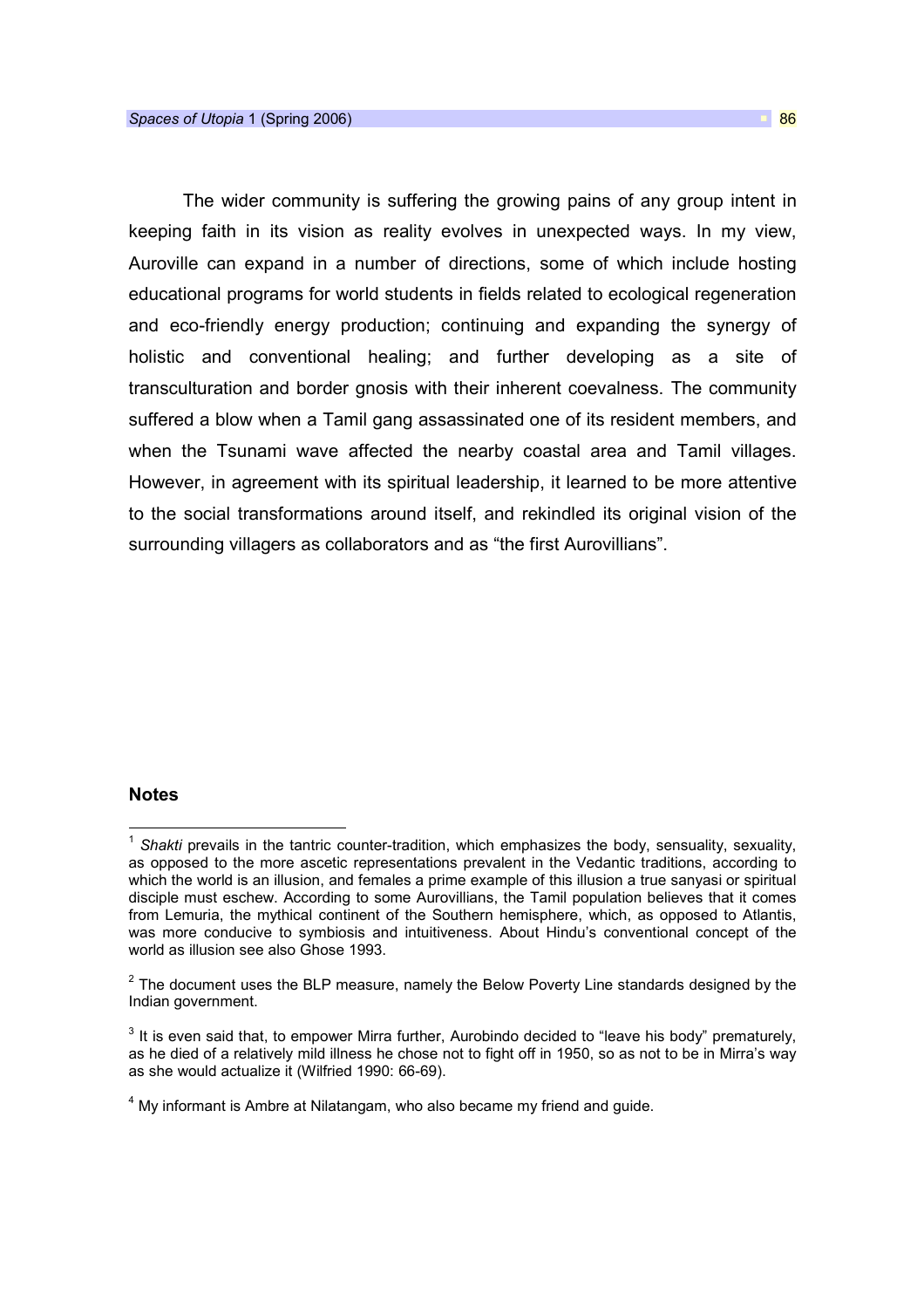## Works Cited

Aijaz, Ahmed (1994), "Orientalism and After", in Patrick Williams and Laura Chisman (eds.), Colonial Discourse and Post-Colonial Theory, New York, Columbia University Press.

Alfassa, Mirra, aka The Mother (1977a), The Mother on Auroville, Pondicherry, Sri Aurobindo Centre for Advanced Research.

(1977b), The Mother on Herself, Pondicherry, Sri Aurobindo Centre for Advanced Research.

\_ \_ (1984), The Sunlit Path, Pondicherry, Sri Aurobindo Centre for Advanced Research.

\_ \_ (1990) Search for the Soul in Everyday Living, Wayne Bloomquist (ed.), Wilmat, WI, Lotus Publications.

\_ \_ (1999), On Education, Pondicherry, Sri Aurobindo Centre for Advanced Research.

Alfassa, Mirra & Aurobindo Ghose (1966), Sri Aurobindo and the Mother on Love, compiled by Pavitra, Pondicherry: Sri Aurobindo Centre for Advanced Research. (2001), Sadhana: A Guide to Self-Mastery, compiled by Ameeta Mehra, New Delhi, The Gnostic Centre.

Chakrabarty, Dipesh (2000), Provincializing Europe, Princeton, Princeton University Press.

Deleuze, Gilles and Felix Guattari (1987), A Thousand Plateaus, trans. Brian Massumi, Minnesota, University of Minnesota Press.

Foucault, Michel (1990), The History of Sexuality, Vol. 1, trans. Robert Hurley, New York, Vintage.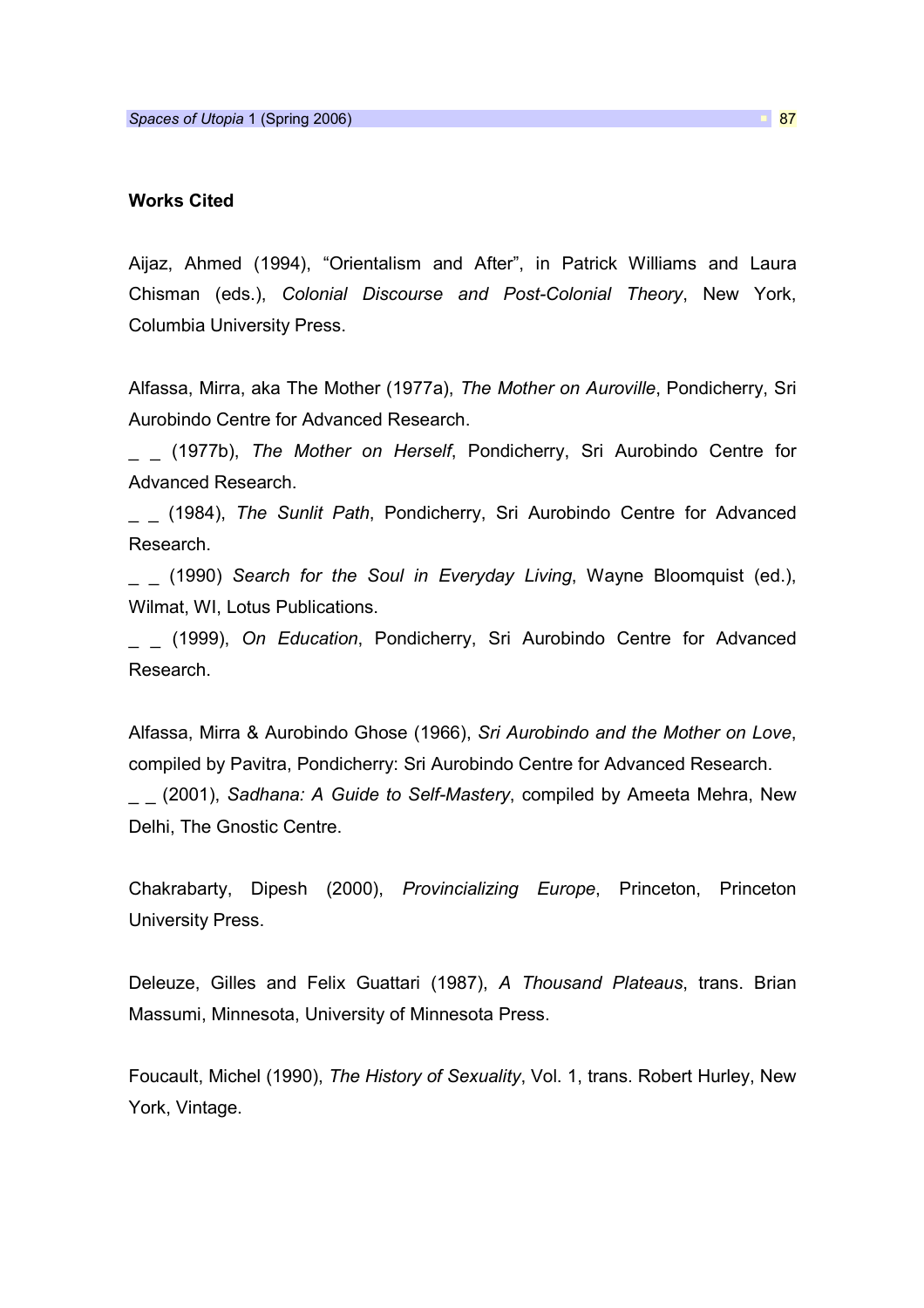Ghose, Aurobindo (1999), The Mother, Pondicherry, Sri Aurobindo Centre for Advanced Research [1928].

(1993), The Integral Yoga, Pondicherry, Sri Aurobindo Centre for Advanced Research.

Joshi, Kireet (1989), Sri Aurobindo and the Mother, Auroville, The Auroville Press.

Kanta Gupta, Nolini (1999), About Woman, Pondicherry, Sri Aurobindo Centre for Advanced Research.

Mignolo, Walter (2000), Local Histories/Global Designs, Princeton, N.J., Princeton University Press.

Pratt, Mary Louise (1992), Imperial Eyes: Travel Writing and Transculturation, London, Routledge.

Said, Edward (1979), Orientalism, New York, Knopf.

Satprem (2003), Mother, or Divine Materialism, trans. Marie Pontacq, New Delhi, Mira Aditi, Mysore & the Mother's Institute of Research.

Shiva, Vandana (2002), Water Wars, Cambridge, Mass., South End Press.

Van Vrekhem, Georges (1997), Beyond Man: The Life and Work of Sri Aurobindo and the Mother, New Delhi, Harper & Collins.

Various (2000), Auroville: A Dream Takes Shape, Auroville, Prisma.

Various (2001), Auroville Universal Township: Master Plan, Auroville, The Auroville Foundation.